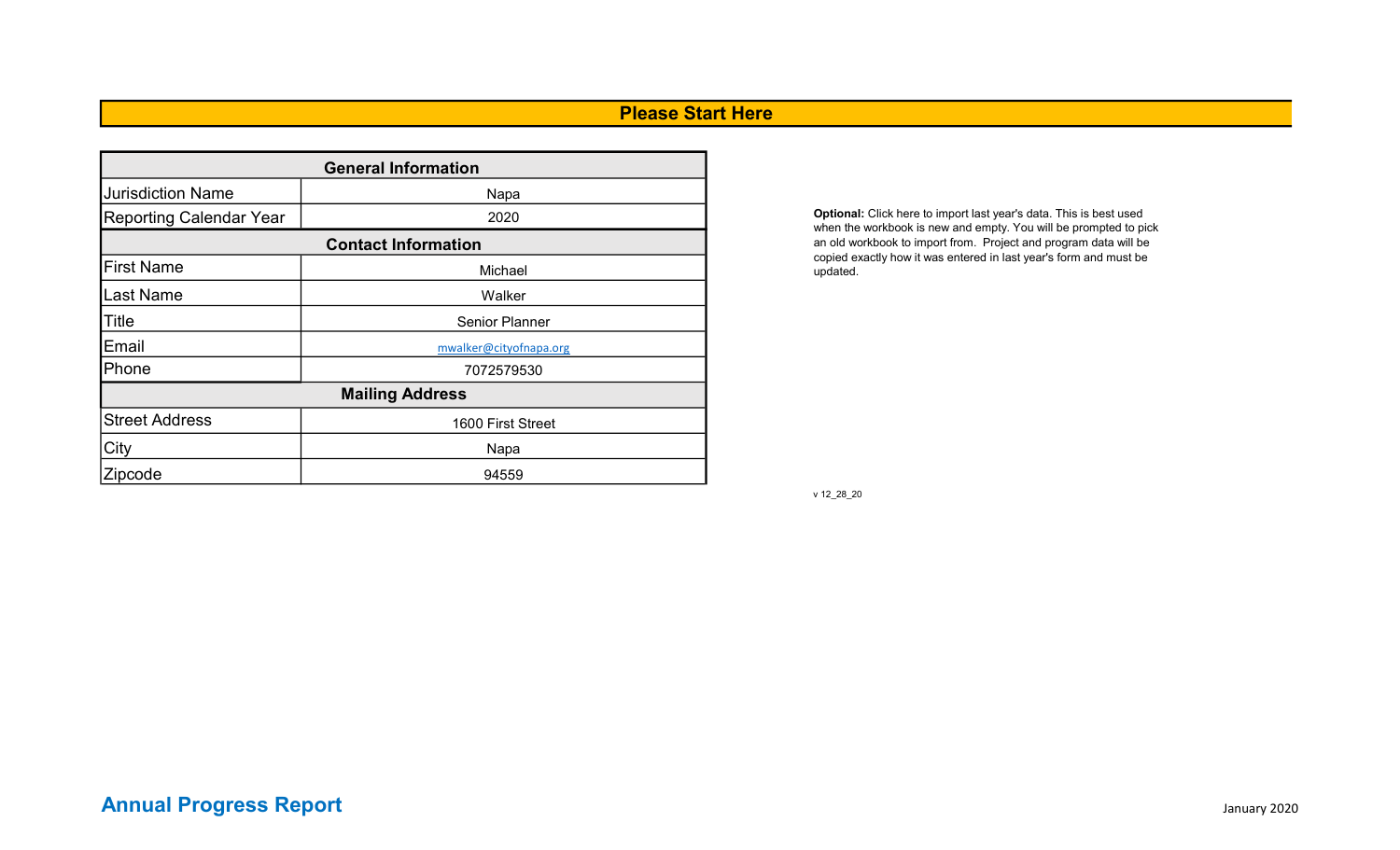|                                                        |                    |                       |                                 |                                                      |                                                              |                                             |                                                                         | <b>LANIC H</b>                                                                                               |                           |                                                          |                                               |                                                             |                              |                                                  |                                                           |                                                                                         |                                                                                                                |                    |
|--------------------------------------------------------|--------------------|-----------------------|---------------------------------|------------------------------------------------------|--------------------------------------------------------------|---------------------------------------------|-------------------------------------------------------------------------|--------------------------------------------------------------------------------------------------------------|---------------------------|----------------------------------------------------------|-----------------------------------------------|-------------------------------------------------------------|------------------------------|--------------------------------------------------|-----------------------------------------------------------|-----------------------------------------------------------------------------------------|----------------------------------------------------------------------------------------------------------------|--------------------|
|                                                        |                    |                       |                                 |                                                      |                                                              |                                             |                                                                         | <b>Housing Development Applications Submitted</b>                                                            |                           |                                                          |                                               |                                                             |                              |                                                  |                                                           |                                                                                         |                                                                                                                |                    |
| Date<br><b>Project Identifier</b><br><b>Unit Types</b> |                    |                       |                                 |                                                      |                                                              | Application<br><b>Submitted</b>             | Proposed Units - Affordability by Household Incomes                     |                                                                                                              |                           |                                                          |                                               |                                                             |                              | Total<br>Approved<br>Units by<br>Project         | <b>Total</b><br><b>Disapproved</b><br>Units by<br>Project | Streamlining                                                                            | <b>Notes</b>                                                                                                   |                    |
|                                                        |                    | $\overline{1}$        |                                 |                                                      | $\overline{2}$                                               | $\mathbf{3}$                                | $\overline{\mathbf{4}}$                                                 |                                                                                                              |                           | 5                                                        |                                               |                                                             |                              | 6                                                | $\overline{7}$                                            | 8                                                                                       | 9                                                                                                              | 10                 |
| <b>Prior APN</b>                                       | <b>Current APN</b> | <b>Street Address</b> | <b>Project Name<sup>+</sup></b> | Local Jurisdiction<br><b>Tracking ID<sup>+</sup></b> | <b>Unit Category</b><br>(SFA, SFD, 2 to<br>$4,5+$ , ADU, MH) | <b>Tenure</b><br><b>R=Renter</b><br>O=Owner | Date<br><b>Application</b><br><b>Submitted</b><br>(see<br>instructions) | Very Low-<br>Very Low-<br><b>Income Non</b><br><b>Income Deed</b><br><b>Deed</b><br>Restricted<br>Restricted | <b>Deed</b><br>Restricted | Low-Income   Low-Income<br><b>Non Deed</b><br>Restricted | Moderate-<br><b>Income Deed</b><br>Restricted | Moderate-<br>Income<br><b>Non Deed</b><br><b>Restricted</b> | Above<br>Moderate-<br>Income | Total <b>PROPOSED</b><br><b>Units by Project</b> | Total<br><b>APPROVED</b>                                  | <b>Total</b><br><b>DISAPPROVED</b><br>$\vert$ Units by project $\vert$ Units by Project | Was <b>APPLICATION</b><br><b>SUBMITTED</b><br><b>Pursuant to GC</b><br>65913.4(b)?<br>(SB 35)<br>Streamlining) | Notes <sup>+</sup> |
| Summary Row: Start Data Entry Below                    |                    |                       |                                 |                                                      |                                                              |                                             |                                                                         |                                                                                                              |                           |                                                          |                                               |                                                             | 258                          | 351                                              | 339                                                       |                                                                                         | $\mathbf{0}$                                                                                                   |                    |
|                                                        | 045-411-007        | 37 Pascale Ct.        | <b>Lively Residence</b>         | PL19-0124                                            | <b>SFD</b>                                                   | $\Omega$                                    | 1/14/2020                                                               |                                                                                                              |                           |                                                          |                                               |                                                             |                              |                                                  |                                                           |                                                                                         | No                                                                                                             |                    |
|                                                        | 052-472-001        | 50 Holly              | Paukert SFR                     | PL19-0142                                            | <b>SFD</b>                                                   | $\circ$                                     | 4/17/2020                                                               |                                                                                                              |                           |                                                          |                                               |                                                             |                              |                                                  |                                                           |                                                                                         | No                                                                                                             |                    |
|                                                        | 006-383-004        | 77 El Nido Dr         | Stiefvater SFR                  | PL20-0003                                            | <b>SFD</b>                                                   | $\cap$                                      | 1/14/2020                                                               |                                                                                                              |                           |                                                          |                                               |                                                             |                              |                                                  |                                                           |                                                                                         | No                                                                                                             |                    |
|                                                        | 042-241-005        | 2038 W. Lincoln       | W. Lincoln Parcel Map II        | PL20-0004                                            | <b>SFD</b>                                                   | - C                                         | 1/14/2020                                                               |                                                                                                              |                           |                                                          |                                               |                                                             |                              |                                                  | Δ                                                         |                                                                                         | No                                                                                                             |                    |
|                                                        | 003-093-064        | 1700 Coleman St       | Foye ADU                        | PL20-0008                                            | ADU                                                          |                                             | 2/24/2020                                                               |                                                                                                              |                           |                                                          |                                               |                                                             |                              |                                                  |                                                           |                                                                                         | No                                                                                                             |                    |
|                                                        | 046-190-064        | <b>Peatman Drive</b>  | Braydon Phase II                | PL20-0010                                            | $5+$                                                         |                                             | 6/12/2020                                                               |                                                                                                              |                           |                                                          |                                               |                                                             | 218                          | 218                                              | 218                                                       |                                                                                         | No                                                                                                             |                    |
|                                                        | 041-341-008        | 1133 Larkin Way       | Dornaus Parcel Map              | PL20-0056                                            | SFD                                                          | $\Omega$                                    | 7/23/2020                                                               |                                                                                                              |                           |                                                          |                                               |                                                             |                              |                                                  |                                                           |                                                                                         | No                                                                                                             |                    |
|                                                        | 002-063-008        | 1432 F Street         | Petersen ADU                    | PL20-0093                                            | ADU                                                          |                                             | 8/26/2020                                                               |                                                                                                              |                           |                                                          |                                               |                                                             |                              |                                                  |                                                           |                                                                                         | No                                                                                                             |                    |
|                                                        | 044-050-010        | 132 Tyson Ct          | <b>Marvin Gardens</b>           | PL20-0094                                            | $2$ to 4                                                     | $\epsilon$                                  | 10/22/2020                                                              |                                                                                                              |                           |                                                          |                                               |                                                             | 12                           | 12                                               |                                                           |                                                                                         | No                                                                                                             |                    |
|                                                        | 046-111-001        | 1111 Terrace Dr       | <b>Terrace Drive II</b>         | PL20-0102                                            | <b>SFD</b>                                                   | $\Omega$                                    | 9/1/2020                                                                |                                                                                                              |                           |                                                          |                                               |                                                             | 17 <sup>1</sup>              | 17                                               | 17                                                        |                                                                                         | No                                                                                                             |                    |
|                                                        | 003-041-019        | 1242 Legion           | <b>Grant ADU</b>                | PL20-0123                                            | ADU                                                          |                                             | 9/16/2020                                                               |                                                                                                              |                           |                                                          |                                               |                                                             |                              |                                                  |                                                           |                                                                                         | No                                                                                                             |                    |
|                                                        | 038-170-042        | 3700 Valle Verde      | Heritage House                  | PL17-0114                                            | $5+$                                                         |                                             | 1/2/2020                                                                | 90                                                                                                           |                           |                                                          |                                               |                                                             |                              | 90 <sub>1</sub>                                  | 90                                                        |                                                                                         | No                                                                                                             |                    |
|                                                        |                    |                       |                                 |                                                      |                                                              |                                             |                                                                         |                                                                                                              |                           |                                                          |                                               |                                                             |                              |                                                  |                                                           |                                                                                         |                                                                                                                |                    |
|                                                        |                    |                       |                                 |                                                      |                                                              |                                             |                                                                         |                                                                                                              |                           |                                                          |                                               |                                                             |                              |                                                  |                                                           |                                                                                         |                                                                                                                |                    |
|                                                        |                    |                       |                                 |                                                      |                                                              |                                             |                                                                         |                                                                                                              |                           |                                                          |                                               |                                                             |                              |                                                  |                                                           |                                                                                         |                                                                                                                |                    |
|                                                        |                    |                       |                                 |                                                      |                                                              |                                             |                                                                         |                                                                                                              |                           |                                                          |                                               |                                                             |                              |                                                  |                                                           |                                                                                         |                                                                                                                |                    |
|                                                        |                    |                       |                                 |                                                      |                                                              |                                             |                                                                         |                                                                                                              |                           |                                                          |                                               |                                                             |                              |                                                  |                                                           |                                                                                         |                                                                                                                |                    |
|                                                        |                    |                       |                                 |                                                      |                                                              |                                             |                                                                         |                                                                                                              |                           |                                                          |                                               |                                                             |                              |                                                  |                                                           |                                                                                         |                                                                                                                |                    |
|                                                        |                    |                       |                                 |                                                      |                                                              |                                             |                                                                         |                                                                                                              |                           |                                                          |                                               |                                                             |                              |                                                  |                                                           |                                                                                         |                                                                                                                |                    |
|                                                        |                    |                       |                                 |                                                      |                                                              |                                             |                                                                         |                                                                                                              |                           |                                                          |                                               |                                                             |                              |                                                  |                                                           |                                                                                         |                                                                                                                |                    |
|                                                        |                    |                       |                                 |                                                      |                                                              |                                             |                                                                         |                                                                                                              |                           |                                                          |                                               |                                                             |                              |                                                  |                                                           |                                                                                         |                                                                                                                |                    |
|                                                        |                    |                       |                                 |                                                      |                                                              |                                             |                                                                         |                                                                                                              |                           |                                                          |                                               |                                                             |                              |                                                  |                                                           |                                                                                         |                                                                                                                |                    |
|                                                        |                    |                       |                                 |                                                      |                                                              |                                             |                                                                         |                                                                                                              |                           |                                                          |                                               |                                                             |                              |                                                  |                                                           |                                                                                         |                                                                                                                |                    |
|                                                        |                    |                       |                                 |                                                      |                                                              |                                             |                                                                         |                                                                                                              |                           |                                                          |                                               |                                                             |                              |                                                  |                                                           |                                                                                         |                                                                                                                |                    |
|                                                        |                    |                       |                                 |                                                      |                                                              |                                             |                                                                         |                                                                                                              |                           |                                                          |                                               |                                                             |                              |                                                  |                                                           |                                                                                         |                                                                                                                |                    |

Reporting Year 2020 (Jan. 1 - Dec. 31) **Housing Element Implementation** 

Jurisdiction Napa Napa **ANNUAL ELEMENT PROGRESS REPORT** Note: "+" indicates an optional field

Cells in grey contain auto-calculation formulas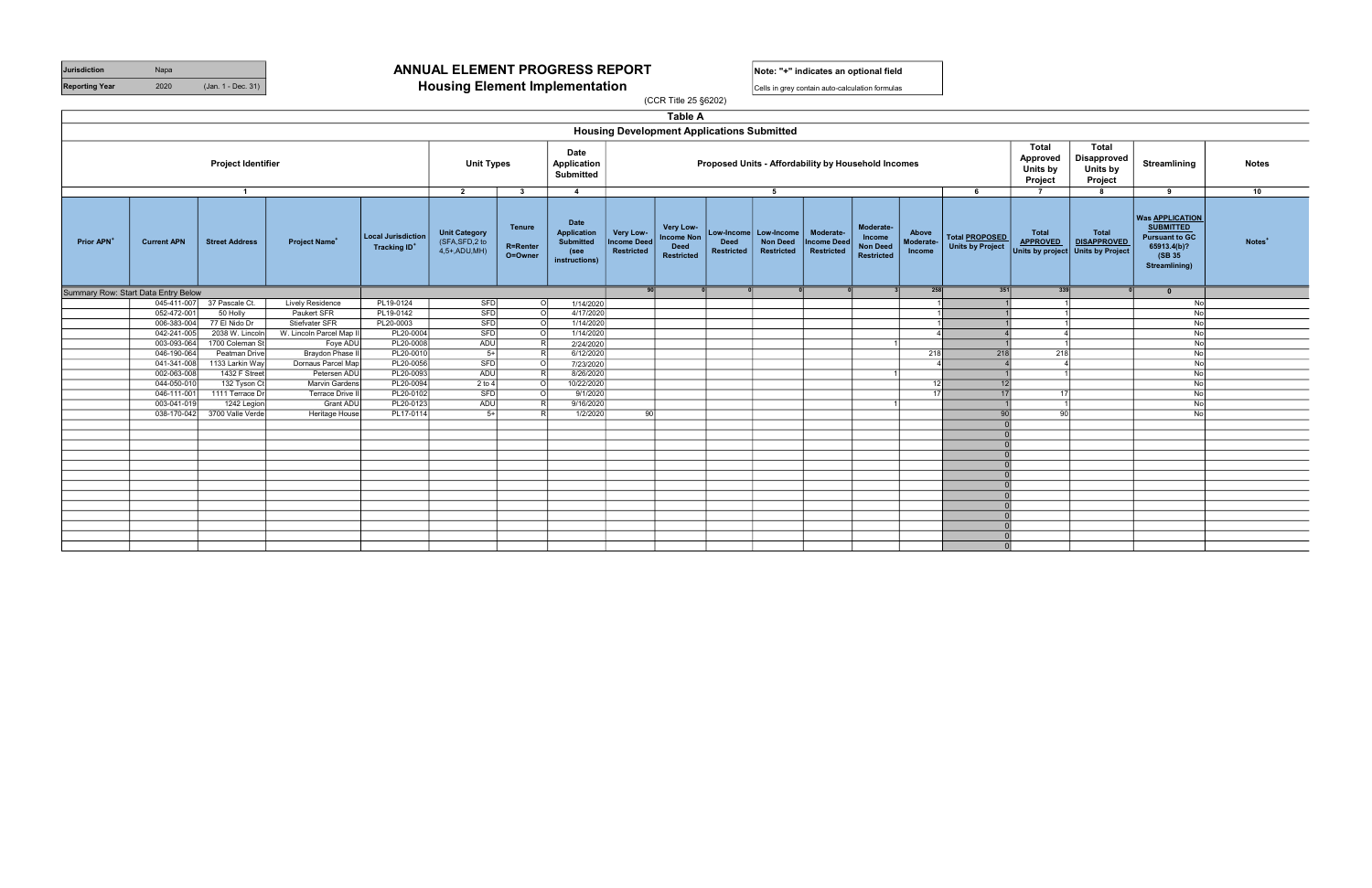| Jurisdiction | Napa                                                                                                     |                                                       |                  |                                                                                                                                                                                                                                                                                                 | <b>ANNUAL ELEMENT PROGRESS REPORT</b>                                                                                                                                                                   |                                                            |                           |                 | Note: "+" indicates an optional field                 |                                                                                                                                                                                                                                           |                                                                                                   |                |      |                   |                                                                                                                                                                                                                                               |                                                                                      |    |    |                                                                                                                                                                                                                                                                                                                                                                                                                                                                                               |                                                                                                  |                                          |                                                                                                                                |                     |                                                                                                                                                                                                                                                                                                                                                                                                                                                                                                                                  |                                                                  |
|--------------|----------------------------------------------------------------------------------------------------------|-------------------------------------------------------|------------------|-------------------------------------------------------------------------------------------------------------------------------------------------------------------------------------------------------------------------------------------------------------------------------------------------|---------------------------------------------------------------------------------------------------------------------------------------------------------------------------------------------------------|------------------------------------------------------------|---------------------------|-----------------|-------------------------------------------------------|-------------------------------------------------------------------------------------------------------------------------------------------------------------------------------------------------------------------------------------------|---------------------------------------------------------------------------------------------------|----------------|------|-------------------|-----------------------------------------------------------------------------------------------------------------------------------------------------------------------------------------------------------------------------------------------|--------------------------------------------------------------------------------------|----|----|-----------------------------------------------------------------------------------------------------------------------------------------------------------------------------------------------------------------------------------------------------------------------------------------------------------------------------------------------------------------------------------------------------------------------------------------------------------------------------------------------|--------------------------------------------------------------------------------------------------|------------------------------------------|--------------------------------------------------------------------------------------------------------------------------------|---------------------|----------------------------------------------------------------------------------------------------------------------------------------------------------------------------------------------------------------------------------------------------------------------------------------------------------------------------------------------------------------------------------------------------------------------------------------------------------------------------------------------------------------------------------|------------------------------------------------------------------|
|              | Reporting Year 2020 (Jan. 1 - Dec. 31)                                                                   |                                                       |                  |                                                                                                                                                                                                                                                                                                 | <b>Housing Element Implementation</b>                                                                                                                                                                   |                                                            |                           |                 | Cells in grey contain auto-calculation formulas       |                                                                                                                                                                                                                                           |                                                                                                   |                |      |                   |                                                                                                                                                                                                                                               |                                                                                      |    |    |                                                                                                                                                                                                                                                                                                                                                                                                                                                                                               |                                                                                                  |                                          |                                                                                                                                |                     |                                                                                                                                                                                                                                                                                                                                                                                                                                                                                                                                  |                                                                  |
|              |                                                                                                          |                                                       |                  |                                                                                                                                                                                                                                                                                                 | (CCR Title 25 §6202)                                                                                                                                                                                    |                                                            |                           |                 |                                                       |                                                                                                                                                                                                                                           |                                                                                                   |                |      |                   |                                                                                                                                                                                                                                               |                                                                                      |    |    |                                                                                                                                                                                                                                                                                                                                                                                                                                                                                               |                                                                                                  |                                          |                                                                                                                                |                     |                                                                                                                                                                                                                                                                                                                                                                                                                                                                                                                                  |                                                                  |
|              |                                                                                                          |                                                       |                  |                                                                                                                                                                                                                                                                                                 | Table A2<br>Annual Building Activity Report Summary - New Construction, Entitled, Permits and Completed Units                                                                                           |                                                            |                           |                 |                                                       |                                                                                                                                                                                                                                           |                                                                                                   |                |      |                   |                                                                                                                                                                                                                                               |                                                                                      |    |    |                                                                                                                                                                                                                                                                                                                                                                                                                                                                                               |                                                                                                  |                                          |                                                                                                                                |                     |                                                                                                                                                                                                                                                                                                                                                                                                                                                                                                                                  |                                                                  |
|              |                                                                                                          |                                                       |                  |                                                                                                                                                                                                                                                                                                 |                                                                                                                                                                                                         |                                                            |                           |                 |                                                       |                                                                                                                                                                                                                                           |                                                                                                   |                |      |                   |                                                                                                                                                                                                                                               |                                                                                      |    |    |                                                                                                                                                                                                                                                                                                                                                                                                                                                                                               |                                                                                                  | <b>Housing with Financial Assistance</b> | Housing without Financial Term of Affordability                                                                                |                     |                                                                                                                                                                                                                                                                                                                                                                                                                                                                                                                                  |                                                                  |
|              |                                                                                                          | <b>Project Identifier</b>                             |                  | <b>Unit Types</b>                                                                                                                                                                                                                                                                               |                                                                                                                                                                                                         | Affordability by Household Incomes - Completed Entitlement |                           |                 | Affordability by Household Incomes - Building Permits |                                                                                                                                                                                                                                           |                                                                                                   |                |      |                   | Affordability by Household Incomes - Certificates of Occupancy                                                                                                                                                                                |                                                                                      |    |    | Infill<br>Streamlining                                                                                                                                                                                                                                                                                                                                                                                                                                                                        |                                                                                                  | and/or Deed Restrictions                 | <b>Assistance or Deed</b><br><b>Restrictions</b>                                                                               | or Deed Restriction | <b>Demolished/Destroyed Units</b>                                                                                                                                                                                                                                                                                                                                                                                                                                                                                                | <b>Notes</b>                                                     |
|              |                                                                                                          |                                                       |                  | 2 3                                                                                                                                                                                                                                                                                             |                                                                                                                                                                                                         |                                                            | $5 - 5$<br>6 <sup>1</sup> |                 |                                                       |                                                                                                                                                                                                                                           | $\overline{\mathbf{8}}$                                                                           | $\overline{9}$ |      | 10                |                                                                                                                                                                                                                                               | 11                                                                                   | 12 | 13 | 14<br>15                                                                                                                                                                                                                                                                                                                                                                                                                                                                                      | 16                                                                                               |                                          | 17<br>18                                                                                                                       | 19                  | 20                                                                                                                                                                                                                                                                                                                                                                                                                                                                                                                               | 21                                                               |
|              |                                                                                                          |                                                       |                  |                                                                                                                                                                                                                                                                                                 |                                                                                                                                                                                                         |                                                            |                           |                 |                                                       |                                                                                                                                                                                                                                           |                                                                                                   |                |      |                   |                                                                                                                                                                                                                                               |                                                                                      |    |    |                                                                                                                                                                                                                                                                                                                                                                                                                                                                                               |                                                                                                  |                                          |                                                                                                                                |                     |                                                                                                                                                                                                                                                                                                                                                                                                                                                                                                                                  |                                                                  |
|              |                                                                                                          |                                                       |                  |                                                                                                                                                                                                                                                                                                 |                                                                                                                                                                                                         |                                                            |                           |                 |                                                       |                                                                                                                                                                                                                                           |                                                                                                   |                |      |                   |                                                                                                                                                                                                                                               | <b>Certificates of</b>                                                               |    |    |                                                                                                                                                                                                                                                                                                                                                                                                                                                                                               |                                                                                                  |                                          | For units affordable without<br>financial assistance or deed<br>restrictions, explain how the<br>locality determined the units |                     |                                                                                                                                                                                                                                                                                                                                                                                                                                                                                                                                  |                                                                  |
|              | Prior APN <sup>*</sup> Current APN                                                                       | <b>Street Address</b>                                 | Project Name*    | $\begin{tabular}{ c c } \hline \texttt{Local Jurisdiction} & \texttt{Unit category} & \texttt{Termive} \\ \hline \texttt{Tracking ID} & (\texttt{SFA}, \texttt{SPD,2 to} & \texttt{R=Renter} \\ \hline \texttt{Tracking ID} & \texttt{4.5+ADU, MH}) & \texttt{O=Owner} \\ \hline \end{tabular}$ | Very Low- Very Low- Income Low-Income Moderate- Moderate-<br>Income Deed Income Non Loed Won Deed Income Deed Income Nov<br>Restricted Deed Restricted Restricted Restricted Restricted Deed Restricted |                                                            |                           |                 |                                                       | Above Entitlement a Units Issued Very Low- Low-Income Low-Income Moderate- Moderate- Above<br>Moderate- <u>Date Approved</u> Entitlements Income Deed Income Non 2 bed Hoome Income Deed Income Redetate-<br>Income Income Entitlements R |                                                                                                   |                |      |                   | <b>Building Permits # of Units tssued Mery Lew Mechanics (Section Mechanics Mechanics Mechanics Above Mechanics Above<br/><u>Date Issued</u> Building Permits Incentional Reservoirs Deed Non-Text (Sectional Incomes New Incentional Inc</b> | Occupancy or other<br>forms of readiness<br>(see instructions)<br><u>Date Issued</u> |    |    | $\begin{tabular}{l c c c} \hline \texttt{of Units} & \texttt{How many of the} & \texttt{Was Project} \\ \hline \texttt{is: used} & \texttt{How many of the} & \texttt{APEROVED using} \\ \hline \texttt{Cectillicates of} & \texttt{units were} & \texttt{APEROVED using} \\ \texttt{Occupancy or} & \texttt{Ertremby Low} & \texttt{GS S Steamlining} \\ \texttt{other terms of} & \texttt{income2} & \texttt{Y/N} \\ \texttt{radses} & \texttt{Y/N} & \texttt{Y/N} \\ \hline \end{tabular}$ | Infill Units? Assistance Programs Deed Restriction<br>Y/N* (see instructions) (see instructions) |                                          |                                                                                                                                |                     | $\begin{tabular}{ l l } \hline \textbf{Term of Affordability or}\\ \textbf{D} \textbf{cos A restricted} & \textbf{Perm} \\ \hline (if affordability of the model)\\ \hline (if affordable in perpetuity) & \textbf{Demolished} \textbf{D} \textbf{ext} \\ \hline \textbf{conv of } (1001) & \textbf{ropted Units} \\ \hline \textbf{conv of } (0001) & \textbf{copt of } (001) \\ \hline \end{tabular} \begin{tabular}{ l l } \hline \textbf{Domol method} & \textbf{Domol method} \\ \hline \textbf{conv of } (1001) & \textbf$ | Notes <sup>*</sup>                                               |
|              |                                                                                                          |                                                       |                  |                                                                                                                                                                                                                                                                                                 |                                                                                                                                                                                                         |                                                            |                           |                 |                                                       |                                                                                                                                                                                                                                           |                                                                                                   |                |      |                   |                                                                                                                                                                                                                                               |                                                                                      |    |    |                                                                                                                                                                                                                                                                                                                                                                                                                                                                                               |                                                                                                  |                                          | were affordable<br>(see instructions)                                                                                          |                     |                                                                                                                                                                                                                                                                                                                                                                                                                                                                                                                                  |                                                                  |
|              |                                                                                                          |                                                       |                  |                                                                                                                                                                                                                                                                                                 |                                                                                                                                                                                                         |                                                            |                           |                 |                                                       |                                                                                                                                                                                                                                           |                                                                                                   |                |      |                   |                                                                                                                                                                                                                                               |                                                                                      |    |    |                                                                                                                                                                                                                                                                                                                                                                                                                                                                                               |                                                                                                  |                                          |                                                                                                                                |                     |                                                                                                                                                                                                                                                                                                                                                                                                                                                                                                                                  |                                                                  |
|              | Summary Row: Start Data Entry Below                                                                      |                                                       |                  |                                                                                                                                                                                                                                                                                                 |                                                                                                                                                                                                         |                                                            |                           |                 |                                                       |                                                                                                                                                                                                                                           |                                                                                                   |                |      |                   |                                                                                                                                                                                                                                               |                                                                                      |    |    |                                                                                                                                                                                                                                                                                                                                                                                                                                                                                               |                                                                                                  |                                          |                                                                                                                                |                     |                                                                                                                                                                                                                                                                                                                                                                                                                                                                                                                                  |                                                                  |
|              | 001-091-004 2563 Yajome St                                                                               |                                                       |                  | ADU  <br>R                                                                                                                                                                                                                                                                                      |                                                                                                                                                                                                         |                                                            |                           |                 |                                                       | $-1$                                                                                                                                                                                                                                      | 5/27/2020                                                                                         |                |      |                   |                                                                                                                                                                                                                                               |                                                                                      |    |    | N                                                                                                                                                                                                                                                                                                                                                                                                                                                                                             |                                                                                                  |                                          | Rental Survey                                                                                                                  |                     |                                                                                                                                                                                                                                                                                                                                                                                                                                                                                                                                  | North Bay ADU Renta<br>Survey                                    |
|              | 044-050-004 351 Pear Tree Ln<br>044-570-039 360 Pear Tree Ln                                             |                                                       |                  | SFA O<br>SFA O<br>SFA O<br>SFA O                                                                                                                                                                                                                                                                |                                                                                                                                                                                                         |                                                            |                           |                 |                                                       |                                                                                                                                                                                                                                           | 3/2/2020<br>10/9/2020                                                                             |                |      |                   |                                                                                                                                                                                                                                               |                                                                                      |    |    | $\overline{N}$                                                                                                                                                                                                                                                                                                                                                                                                                                                                                |                                                                                                  |                                          |                                                                                                                                |                     |                                                                                                                                                                                                                                                                                                                                                                                                                                                                                                                                  |                                                                  |
|              | 044-570-050 348 Pear Tree Ln<br>044-050-004                                                              | 1151 Pear Tree Ln                                     |                  |                                                                                                                                                                                                                                                                                                 |                                                                                                                                                                                                         |                                                            |                           |                 |                                                       |                                                                                                                                                                                                                                           | $\frac{6}{2}$ 10/9/2020<br>10/9/2020                                                              |                |      |                   |                                                                                                                                                                                                                                               |                                                                                      |    |    | N                                                                                                                                                                                                                                                                                                                                                                                                                                                                                             |                                                                                                  |                                          |                                                                                                                                |                     |                                                                                                                                                                                                                                                                                                                                                                                                                                                                                                                                  |                                                                  |
|              | 001-051-023                                                                                              | 2691 Yajome St                                        |                  | ADU<br>R                                                                                                                                                                                                                                                                                        |                                                                                                                                                                                                         |                                                            |                           |                 |                                                       | $-1$                                                                                                                                                                                                                                      | 6/3/2020                                                                                          |                |      |                   |                                                                                                                                                                                                                                               |                                                                                      |    |    | N                                                                                                                                                                                                                                                                                                                                                                                                                                                                                             |                                                                                                  |                                          | Rental Survey                                                                                                                  |                     |                                                                                                                                                                                                                                                                                                                                                                                                                                                                                                                                  | North Bay ADU Ren<br>Survey<br>North Bay ADU Ren                 |
|              | 041-110-019 4190 Browns Valley Rd                                                                        |                                                       |                  | ADU  <br>R                                                                                                                                                                                                                                                                                      |                                                                                                                                                                                                         |                                                            |                           |                 |                                                       | $-1$                                                                                                                                                                                                                                      | 10/15/2020                                                                                        |                |      |                   |                                                                                                                                                                                                                                               |                                                                                      |    |    | N                                                                                                                                                                                                                                                                                                                                                                                                                                                                                             |                                                                                                  |                                          | Rental Survey                                                                                                                  |                     |                                                                                                                                                                                                                                                                                                                                                                                                                                                                                                                                  | Survey                                                           |
|              | 044-062-033                                                                                              | 4190 Soscol Ave                                       | Aanzanita Family | $6+$<br>$\mathbf R$                                                                                                                                                                                                                                                                             |                                                                                                                                                                                                         |                                                            |                           | 30 <sub>°</sub> | 20                                                    |                                                                                                                                                                                                                                           | 4/30/2020                                                                                         |                |      |                   |                                                                                                                                                                                                                                               |                                                                                      |    |    | N                                                                                                                                                                                                                                                                                                                                                                                                                                                                                             | LHTF                                                                                             |                                          | DB                                                                                                                             | 55                  |                                                                                                                                                                                                                                                                                                                                                                                                                                                                                                                                  | Also funding from<br>County, HOME, AHSC<br>National Housing Trus |
|              |                                                                                                          |                                                       | Apartments       |                                                                                                                                                                                                                                                                                                 |                                                                                                                                                                                                         |                                                            |                           |                 |                                                       |                                                                                                                                                                                                                                           |                                                                                                   |                |      |                   |                                                                                                                                                                                                                                               |                                                                                      |    |    |                                                                                                                                                                                                                                                                                                                                                                                                                                                                                               |                                                                                                  |                                          |                                                                                                                                |                     |                                                                                                                                                                                                                                                                                                                                                                                                                                                                                                                                  | Fund                                                             |
|              | 042-122-021 2152 W Pueblo Ave<br>042-203-019                                                             | 1958 Waverly St                                       |                  | SFD 0<br>ADU  <br>R                                                                                                                                                                                                                                                                             |                                                                                                                                                                                                         |                                                            |                           |                 | $-1$                                                  |                                                                                                                                                                                                                                           | 9/15/2020<br>2/3/2020                                                                             |                |      | $\sim$ 1 $\sim$ 1 |                                                                                                                                                                                                                                               | 11/6/2020                                                                            |    |    | $\overline{N}$<br>N                                                                                                                                                                                                                                                                                                                                                                                                                                                                           |                                                                                                  |                                          | Rental Survey                                                                                                                  |                     |                                                                                                                                                                                                                                                                                                                                                                                                                                                                                                                                  | North Bay ADU Ren                                                |
|              | 007-161-002                                                                                              | 4060 Lloyd Dr                                         |                  | $\frac{\text{SFD}}{\text{SFD}}$                                                                                                                                                                                                                                                                 |                                                                                                                                                                                                         |                                                            |                           |                 |                                                       |                                                                                                                                                                                                                                           | 9/28/2020                                                                                         |                |      |                   |                                                                                                                                                                                                                                               |                                                                                      |    |    | N                                                                                                                                                                                                                                                                                                                                                                                                                                                                                             |                                                                                                  |                                          |                                                                                                                                |                     |                                                                                                                                                                                                                                                                                                                                                                                                                                                                                                                                  | Survey                                                           |
|              | 007-161-002<br>007-161-002                                                                               | 4060 Lloyd Dr<br>4060 Lloyd Dr                        |                  | SFD 0<br>SFD<br>$\circ$                                                                                                                                                                                                                                                                         |                                                                                                                                                                                                         |                                                            |                           |                 |                                                       |                                                                                                                                                                                                                                           | 12/14/2020<br>12/14/2020                                                                          |                |      |                   |                                                                                                                                                                                                                                               |                                                                                      |    |    | N                                                                                                                                                                                                                                                                                                                                                                                                                                                                                             |                                                                                                  |                                          |                                                                                                                                |                     |                                                                                                                                                                                                                                                                                                                                                                                                                                                                                                                                  | North Bay ADU Rent                                               |
|              | 003-152-009<br>002-035-009 2230 Georgia St                                                               | 1441 Calistoga Ave                                    |                  | ADU  <br>R<br>SFD 0                                                                                                                                                                                                                                                                             |                                                                                                                                                                                                         |                                                            |                           |                 |                                                       | $-1$                                                                                                                                                                                                                                      | 2/5/2020<br>1/21/2020                                                                             |                |      |                   | $\sim$ 1.000 $\sim$                                                                                                                                                                                                                           | 9/28/2020                                                                            |    |    | N                                                                                                                                                                                                                                                                                                                                                                                                                                                                                             |                                                                                                  |                                          | Rental Survey                                                                                                                  |                     |                                                                                                                                                                                                                                                                                                                                                                                                                                                                                                                                  | Survey                                                           |
|              | 041-631-001 3360 Linda Mesa Way                                                                          |                                                       |                  | ADU<br>R                                                                                                                                                                                                                                                                                        |                                                                                                                                                                                                         |                                                            |                           |                 | $-1$                                                  |                                                                                                                                                                                                                                           | 5/13/2020                                                                                         |                |      |                   |                                                                                                                                                                                                                                               |                                                                                      |    |    | N<br>N                                                                                                                                                                                                                                                                                                                                                                                                                                                                                        |                                                                                                  |                                          | Rental Survey                                                                                                                  |                     |                                                                                                                                                                                                                                                                                                                                                                                                                                                                                                                                  | North Bay ADU Rent                                               |
|              | 043-122-031                                                                                              | 1690 River Park Blvd                                  |                  | ADU<br>R                                                                                                                                                                                                                                                                                        |                                                                                                                                                                                                         |                                                            |                           |                 |                                                       | $-1$                                                                                                                                                                                                                                      | 1/10/2020                                                                                         |                |      |                   |                                                                                                                                                                                                                                               |                                                                                      |    |    | N                                                                                                                                                                                                                                                                                                                                                                                                                                                                                             |                                                                                                  |                                          | Rental Survey                                                                                                                  |                     |                                                                                                                                                                                                                                                                                                                                                                                                                                                                                                                                  | Survey<br>North Bay ADU Rent                                     |
|              | 042-102-016                                                                                              | 3011 Baywood Ln                                       | Scales ADU       | $\mathbb R$<br>ADU                                                                                                                                                                                                                                                                              |                                                                                                                                                                                                         |                                                            |                           |                 |                                                       |                                                                                                                                                                                                                                           | 2/3/2020                                                                                          |                | $-1$ |                   |                                                                                                                                                                                                                                               | 10/30/2020                                                                           |    |    | N<br>Y                                                                                                                                                                                                                                                                                                                                                                                                                                                                                        | Other                                                                                            |                                          | Other                                                                                                                          | 20                  | $\circ$                                                                                                                                                                                                                                                                                                                                                                                                                                                                                                                          | Survey<br>City General Funds -<br>Junior Unit Initialive         |
|              |                                                                                                          |                                                       |                  |                                                                                                                                                                                                                                                                                                 |                                                                                                                                                                                                         |                                                            |                           |                 |                                                       |                                                                                                                                                                                                                                           |                                                                                                   |                |      |                   |                                                                                                                                                                                                                                               |                                                                                      |    |    |                                                                                                                                                                                                                                                                                                                                                                                                                                                                                               |                                                                                                  |                                          |                                                                                                                                |                     |                                                                                                                                                                                                                                                                                                                                                                                                                                                                                                                                  | Program<br>North Bay ADU Ren                                     |
|              | 002-051-016<br>003-135-007                                                                               | 1706 F St<br>1026 Caymus St                           |                  | ADU<br>R<br>ADU<br>R                                                                                                                                                                                                                                                                            |                                                                                                                                                                                                         |                                                            |                           |                 | $-1$                                                  | $-1$                                                                                                                                                                                                                                      | 5/5/2020<br>2/12/2020                                                                             |                |      | $-4$              | $\overline{1}$                                                                                                                                                                                                                                | 12/9/2020<br>7/13/2020                                                               |    |    | N<br>N                                                                                                                                                                                                                                                                                                                                                                                                                                                                                        |                                                                                                  |                                          | Rental Survey<br>Rental Survey                                                                                                 |                     |                                                                                                                                                                                                                                                                                                                                                                                                                                                                                                                                  | Survey<br>North Bay ADU Rent                                     |
|              |                                                                                                          |                                                       |                  |                                                                                                                                                                                                                                                                                                 |                                                                                                                                                                                                         |                                                            |                           |                 |                                                       |                                                                                                                                                                                                                                           |                                                                                                   |                |      |                   |                                                                                                                                                                                                                                               |                                                                                      |    |    |                                                                                                                                                                                                                                                                                                                                                                                                                                                                                               |                                                                                                  |                                          |                                                                                                                                |                     |                                                                                                                                                                                                                                                                                                                                                                                                                                                                                                                                  | Survey<br>City General Funds -<br>Junior Unit Initialive         |
|              | 004-311-005                                                                                              | 2757 Old Sonoma Rd                                    | Tremain ADU      | $\mathbb R$<br>ADU                                                                                                                                                                                                                                                                              |                                                                                                                                                                                                         |                                                            |                           |                 |                                                       |                                                                                                                                                                                                                                           | 1/17/2020                                                                                         |                |      |                   |                                                                                                                                                                                                                                               |                                                                                      |    |    | N<br>Y                                                                                                                                                                                                                                                                                                                                                                                                                                                                                        | Other                                                                                            |                                          | Other                                                                                                                          | 20                  | $\circ$                                                                                                                                                                                                                                                                                                                                                                                                                                                                                                                          | Program<br>North Bay ADU Renta                                   |
|              | 042-101-014                                                                                              | 22 Glen Ct                                            |                  | R<br>ADU                                                                                                                                                                                                                                                                                        |                                                                                                                                                                                                         |                                                            |                           |                 | $-1$                                                  |                                                                                                                                                                                                                                           | 1/9/2020                                                                                          |                |      | $-1$              |                                                                                                                                                                                                                                               | 9/25/2020                                                                            |    |    | N                                                                                                                                                                                                                                                                                                                                                                                                                                                                                             |                                                                                                  |                                          | Rental Survey                                                                                                                  |                     |                                                                                                                                                                                                                                                                                                                                                                                                                                                                                                                                  | Survey<br>North Bay ADU Renta                                    |
|              | 002-112-003                                                                                              | 1507 A St                                             |                  | R<br>ADU                                                                                                                                                                                                                                                                                        |                                                                                                                                                                                                         |                                                            |                           |                 |                                                       | $-1$                                                                                                                                                                                                                                      | 1/21/2020                                                                                         |                |      |                   | $-1$                                                                                                                                                                                                                                          | 10/30/2020                                                                           |    |    | N                                                                                                                                                                                                                                                                                                                                                                                                                                                                                             |                                                                                                  |                                          | Rental Survey                                                                                                                  |                     |                                                                                                                                                                                                                                                                                                                                                                                                                                                                                                                                  | Survey<br>North Bay ADU Rent                                     |
|              | 050-224-001                                                                                              | 3316 Twin Oaks Dr                                     |                  | ADU<br>R                                                                                                                                                                                                                                                                                        |                                                                                                                                                                                                         |                                                            |                           |                 | $-1$                                                  |                                                                                                                                                                                                                                           | 1/22/2020                                                                                         |                |      | $-1$              |                                                                                                                                                                                                                                               | 11/4/2020                                                                            |    |    | N                                                                                                                                                                                                                                                                                                                                                                                                                                                                                             |                                                                                                  |                                          | Rental Survey                                                                                                                  |                     |                                                                                                                                                                                                                                                                                                                                                                                                                                                                                                                                  | Survey<br>North Bay ADU Rent                                     |
|              | 003-072-001                                                                                              | 1830 Adrian St                                        |                  | ADU<br>R                                                                                                                                                                                                                                                                                        |                                                                                                                                                                                                         |                                                            |                           |                 |                                                       | 1                                                                                                                                                                                                                                         | 1/29/2020                                                                                         |                |      |                   |                                                                                                                                                                                                                                               |                                                                                      |    |    | N                                                                                                                                                                                                                                                                                                                                                                                                                                                                                             |                                                                                                  |                                          | Rental Survey                                                                                                                  |                     |                                                                                                                                                                                                                                                                                                                                                                                                                                                                                                                                  | Survey<br>North Bay ADU Rent                                     |
|              | 002-112-011                                                                                              | 1329 A St                                             |                  | R<br>ADU                                                                                                                                                                                                                                                                                        |                                                                                                                                                                                                         |                                                            |                           |                 | $-1$                                                  |                                                                                                                                                                                                                                           | 5/12/2020                                                                                         |                |      |                   |                                                                                                                                                                                                                                               |                                                                                      |    |    | N                                                                                                                                                                                                                                                                                                                                                                                                                                                                                             |                                                                                                  |                                          | Rental Survey                                                                                                                  |                     |                                                                                                                                                                                                                                                                                                                                                                                                                                                                                                                                  | Survey<br>North Bay ADU Ren                                      |
|              | 003-093-064                                                                                              | 1700 Coleman St                                       |                  | ADU<br>$\mathbb R$                                                                                                                                                                                                                                                                              |                                                                                                                                                                                                         |                                                            |                           |                 | $-1$                                                  |                                                                                                                                                                                                                                           | 3/26/2020                                                                                         |                |      |                   |                                                                                                                                                                                                                                               |                                                                                      |    |    | N                                                                                                                                                                                                                                                                                                                                                                                                                                                                                             |                                                                                                  |                                          | Rental Survey                                                                                                                  |                     |                                                                                                                                                                                                                                                                                                                                                                                                                                                                                                                                  | Survey<br>North Bay ADU Rent                                     |
|              | 038-033-010<br>001-065-006                                                                               | 3078 Encanto Dr<br>1611 Menlo Ave                     |                  | R<br><b>ADU</b><br>ADU<br>$\mathbb R$                                                                                                                                                                                                                                                           |                                                                                                                                                                                                         |                                                            |                           |                 |                                                       | $\overline{1}$<br>$\overline{1}$                                                                                                                                                                                                          | 7/27/2020<br>11/16/2020                                                                           |                |      |                   |                                                                                                                                                                                                                                               |                                                                                      |    |    | N<br>N                                                                                                                                                                                                                                                                                                                                                                                                                                                                                        |                                                                                                  |                                          | Rental Survey<br>Rental Survey                                                                                                 |                     |                                                                                                                                                                                                                                                                                                                                                                                                                                                                                                                                  | Survey<br>North Bay ADU Rent                                     |
|              | 001-151-003                                                                                              | 1011 Central Ave                                      |                  | R<br>ADU                                                                                                                                                                                                                                                                                        |                                                                                                                                                                                                         |                                                            |                           |                 |                                                       | $-1$                                                                                                                                                                                                                                      | 7/29/2020                                                                                         |                |      |                   |                                                                                                                                                                                                                                               |                                                                                      |    |    | N                                                                                                                                                                                                                                                                                                                                                                                                                                                                                             |                                                                                                  |                                          | Rental Survey                                                                                                                  |                     |                                                                                                                                                                                                                                                                                                                                                                                                                                                                                                                                  | Survey<br>North Bay ADU Renta                                    |
|              | 004-142-005                                                                                              | 577 Seymour St                                        |                  | ADU<br>R                                                                                                                                                                                                                                                                                        |                                                                                                                                                                                                         |                                                            |                           |                 |                                                       | $-1$                                                                                                                                                                                                                                      | 5/13/2020                                                                                         |                |      |                   | $-1$                                                                                                                                                                                                                                          | 11/5/2020                                                                            |    |    | N                                                                                                                                                                                                                                                                                                                                                                                                                                                                                             |                                                                                                  |                                          | Rental Survey                                                                                                                  |                     |                                                                                                                                                                                                                                                                                                                                                                                                                                                                                                                                  | Survey<br>North Bay ADU Rent                                     |
|              | 002-064-001                                                                                              | 1427 F St                                             |                  | ADU<br>R                                                                                                                                                                                                                                                                                        |                                                                                                                                                                                                         |                                                            |                           |                 |                                                       | $-1$                                                                                                                                                                                                                                      | 3/23/2020                                                                                         |                |      |                   | $-1$                                                                                                                                                                                                                                          | 8/17/2020                                                                            |    |    | N                                                                                                                                                                                                                                                                                                                                                                                                                                                                                             |                                                                                                  |                                          | Rental Survey                                                                                                                  |                     |                                                                                                                                                                                                                                                                                                                                                                                                                                                                                                                                  | Survey<br>North Bay ADU Rent                                     |
|              | 004-322-023                                                                                              | 2721 Illinois St                                      |                  | ADU<br>R                                                                                                                                                                                                                                                                                        |                                                                                                                                                                                                         |                                                            |                           |                 | $-1$                                                  |                                                                                                                                                                                                                                           | 7/13/2020                                                                                         |                |      |                   |                                                                                                                                                                                                                                               | 12/31/2020                                                                           |    |    | N                                                                                                                                                                                                                                                                                                                                                                                                                                                                                             |                                                                                                  |                                          | Rental Survey                                                                                                                  |                     |                                                                                                                                                                                                                                                                                                                                                                                                                                                                                                                                  | Survey<br>North Bay ADU Rent                                     |
|              | 006-293-008                                                                                              | 1047 Clark St                                         |                  | ADU<br>R                                                                                                                                                                                                                                                                                        |                                                                                                                                                                                                         |                                                            |                           |                 | $-1$                                                  |                                                                                                                                                                                                                                           | 6/22/2020                                                                                         |                |      |                   |                                                                                                                                                                                                                                               |                                                                                      |    |    | N                                                                                                                                                                                                                                                                                                                                                                                                                                                                                             |                                                                                                  |                                          | Rental Survey                                                                                                                  |                     |                                                                                                                                                                                                                                                                                                                                                                                                                                                                                                                                  | Survey<br>North Bay ADU Rent                                     |
|              | 002-152-022                                                                                              | 2016 Second St                                        |                  | $\mathbb R$<br>ADU                                                                                                                                                                                                                                                                              |                                                                                                                                                                                                         |                                                            |                           |                 |                                                       | $-1$                                                                                                                                                                                                                                      | 5/13/2020                                                                                         |                |      |                   | <b>Contract of the State</b>                                                                                                                                                                                                                  | 10/28/2020                                                                           |    |    | N                                                                                                                                                                                                                                                                                                                                                                                                                                                                                             |                                                                                                  |                                          | Rental Survey                                                                                                                  |                     |                                                                                                                                                                                                                                                                                                                                                                                                                                                                                                                                  | Survey<br>North Bay ADU Renta                                    |
|              | 003-072-006                                                                                              | 1880 Adrian St                                        |                  | $\mathbb R$<br>ADU                                                                                                                                                                                                                                                                              |                                                                                                                                                                                                         |                                                            |                           |                 | $-1$                                                  |                                                                                                                                                                                                                                           | 7/30/2020                                                                                         |                |      |                   |                                                                                                                                                                                                                                               |                                                                                      |    |    | N                                                                                                                                                                                                                                                                                                                                                                                                                                                                                             |                                                                                                  |                                          | Rental Survey                                                                                                                  |                     |                                                                                                                                                                                                                                                                                                                                                                                                                                                                                                                                  | Survey<br>North Bay ADU Re                                       |
|              | 007-103-007                                                                                              | 2421 Kiess Barn PI                                    |                  | R<br>ADU                                                                                                                                                                                                                                                                                        |                                                                                                                                                                                                         |                                                            |                           |                 |                                                       | $\overline{1}$                                                                                                                                                                                                                            | 7/6/2020                                                                                          |                |      |                   |                                                                                                                                                                                                                                               |                                                                                      |    |    | N                                                                                                                                                                                                                                                                                                                                                                                                                                                                                             |                                                                                                  |                                          | Rental Survey                                                                                                                  |                     |                                                                                                                                                                                                                                                                                                                                                                                                                                                                                                                                  | Survey<br>North Bay ADU Rent<br>Survey<br>City General Funds     |
|              | 002-092-007                                                                                              | 1700 York St                                          | Rolls ADU        | ADU<br>R                                                                                                                                                                                                                                                                                        |                                                                                                                                                                                                         |                                                            |                           |                 |                                                       |                                                                                                                                                                                                                                           | 3/12/2020                                                                                         |                |      |                   |                                                                                                                                                                                                                                               |                                                                                      |    |    | N                                                                                                                                                                                                                                                                                                                                                                                                                                                                                             | Other                                                                                            |                                          | Other                                                                                                                          | 20                  |                                                                                                                                                                                                                                                                                                                                                                                                                                                                                                                                  | Junior Unit Initiaitve                                           |
|              | 046-060-006                                                                                              | 352 Vinterra Ct                                       |                  | $\begin{array}{c cc}\n\hline\n\text{SFD} & 0 \\ \hline\n\text{SFD} & 0 \\ \hline\n\text{SFD} & 0 \\ \hline\n\end{array}$                                                                                                                                                                        |                                                                                                                                                                                                         |                                                            |                           |                 |                                                       |                                                                                                                                                                                                                                           | 11/20/2020                                                                                        |                |      |                   |                                                                                                                                                                                                                                               |                                                                                      |    |    |                                                                                                                                                                                                                                                                                                                                                                                                                                                                                               |                                                                                                  |                                          |                                                                                                                                |                     |                                                                                                                                                                                                                                                                                                                                                                                                                                                                                                                                  | Program                                                          |
|              | 046-060-006<br>046-060-006                                                                               | 349 Vinterra Ct<br>373 Vinterra Ct                    |                  |                                                                                                                                                                                                                                                                                                 |                                                                                                                                                                                                         |                                                            |                           |                 |                                                       |                                                                                                                                                                                                                                           | 11/20/2020<br>11/20/2020                                                                          |                |      |                   |                                                                                                                                                                                                                                               |                                                                                      |    |    |                                                                                                                                                                                                                                                                                                                                                                                                                                                                                               |                                                                                                  |                                          |                                                                                                                                |                     |                                                                                                                                                                                                                                                                                                                                                                                                                                                                                                                                  |                                                                  |
|              | 046-060-006<br>046-060-006                                                                               | 364 Vinterra Ct<br>346 Vinterra Ct                    |                  | $SFD$ 0<br>SFD 0                                                                                                                                                                                                                                                                                |                                                                                                                                                                                                         |                                                            |                           |                 |                                                       | $\overline{1}$<br>$\overline{1}$                                                                                                                                                                                                          | 11/20/2020<br>11/20/2020                                                                          |                |      |                   |                                                                                                                                                                                                                                               |                                                                                      |    |    | N<br>N                                                                                                                                                                                                                                                                                                                                                                                                                                                                                        |                                                                                                  |                                          |                                                                                                                                |                     |                                                                                                                                                                                                                                                                                                                                                                                                                                                                                                                                  |                                                                  |
|              | 046-060-006                                                                                              | 361 Vinterra Ct                                       |                  | SFD <sub>3</sub>                                                                                                                                                                                                                                                                                |                                                                                                                                                                                                         |                                                            |                           |                 |                                                       | $\frac{1}{2}$                                                                                                                                                                                                                             | 11/20/2020                                                                                        |                |      |                   |                                                                                                                                                                                                                                               |                                                                                      |    |    | N<br>$\mathbb{N}$                                                                                                                                                                                                                                                                                                                                                                                                                                                                             |                                                                                                  |                                          |                                                                                                                                |                     |                                                                                                                                                                                                                                                                                                                                                                                                                                                                                                                                  |                                                                  |
|              | $\begin{array}{ c c c c } \hline 046-060-006 \\ \hline 046-060-006 \\ \hline \end{array}$<br>046-060-006 | 370 Vinterra Ct<br>358 Vinterra Ct<br>340 Vinterra Ct |                  | $SFD$ 0<br>$SFD$ 0                                                                                                                                                                                                                                                                              |                                                                                                                                                                                                         |                                                            |                           |                 |                                                       |                                                                                                                                                                                                                                           | 11/20/2020<br>11/20/2020<br>11/20/2020                                                            |                |      |                   |                                                                                                                                                                                                                                               |                                                                                      |    |    |                                                                                                                                                                                                                                                                                                                                                                                                                                                                                               |                                                                                                  |                                          |                                                                                                                                |                     |                                                                                                                                                                                                                                                                                                                                                                                                                                                                                                                                  |                                                                  |
|              | 046-060-006<br>046-060-006                                                                               | 343 Vinterra Ct<br>355 Vinterra Ct                    |                  | $\begin{array}{ c c c c c } \hline & SFD & O \\ \hline & SD & O \\ \hline \end{array}$<br>SFD                                                                                                                                                                                                   |                                                                                                                                                                                                         |                                                            |                           |                 |                                                       | $\overline{1}$<br>$\overline{1}$                                                                                                                                                                                                          | 11/20/2020<br>11/20/2020                                                                          |                |      |                   |                                                                                                                                                                                                                                               |                                                                                      |    |    | N<br>N                                                                                                                                                                                                                                                                                                                                                                                                                                                                                        |                                                                                                  |                                          |                                                                                                                                |                     |                                                                                                                                                                                                                                                                                                                                                                                                                                                                                                                                  |                                                                  |
|              | 046-060-006                                                                                              | 367 Vinterra Ct                                       |                  | SFD<br>$\circ$                                                                                                                                                                                                                                                                                  |                                                                                                                                                                                                         |                                                            |                           |                 |                                                       | $\overline{1}$                                                                                                                                                                                                                            | 11/20/2020                                                                                        |                |      |                   |                                                                                                                                                                                                                                               |                                                                                      |    |    | N                                                                                                                                                                                                                                                                                                                                                                                                                                                                                             |                                                                                                  |                                          |                                                                                                                                |                     |                                                                                                                                                                                                                                                                                                                                                                                                                                                                                                                                  | City General Funds                                               |
|              | 038-152-015                                                                                              | 1415 Sierra Ave                                       | St. Claire ADU   | ADU<br>R                                                                                                                                                                                                                                                                                        |                                                                                                                                                                                                         |                                                            |                           |                 |                                                       |                                                                                                                                                                                                                                           | 7/22/2020                                                                                         |                |      |                   |                                                                                                                                                                                                                                               |                                                                                      |    |    | N<br>Y                                                                                                                                                                                                                                                                                                                                                                                                                                                                                        | Other                                                                                            |                                          | Other                                                                                                                          | 20                  |                                                                                                                                                                                                                                                                                                                                                                                                                                                                                                                                  | Junior Unit Initiative<br>Program                                |
|              | 045-411-007                                                                                              | 37 Pascale Ct                                         |                  | SFD<br>$\overline{\circ}$                                                                                                                                                                                                                                                                       |                                                                                                                                                                                                         |                                                            |                           |                 | $\overline{1}$                                        |                                                                                                                                                                                                                                           | 10/1/2020                                                                                         |                |      |                   |                                                                                                                                                                                                                                               |                                                                                      |    |    | N                                                                                                                                                                                                                                                                                                                                                                                                                                                                                             |                                                                                                  |                                          |                                                                                                                                |                     |                                                                                                                                                                                                                                                                                                                                                                                                                                                                                                                                  | North Bay ADU Renta                                              |
|              | 004-253-010<br>045-141-014                                                                               | 390 Monroe St<br>67 Spring St                         |                  | ADU<br>R<br>ADU<br>R                                                                                                                                                                                                                                                                            |                                                                                                                                                                                                         |                                                            |                           |                 | $-1$                                                  |                                                                                                                                                                                                                                           | 8/24/2020<br>7/6/2020                                                                             |                |      |                   |                                                                                                                                                                                                                                               |                                                                                      |    |    | N                                                                                                                                                                                                                                                                                                                                                                                                                                                                                             |                                                                                                  |                                          | Rental Survey<br>Rental Survey                                                                                                 |                     |                                                                                                                                                                                                                                                                                                                                                                                                                                                                                                                                  | Survey<br>North Bay ADU Renta                                    |
|              | 002-101-021                                                                                              | 1676 Muller Dr                                        |                  | ADU<br>R                                                                                                                                                                                                                                                                                        |                                                                                                                                                                                                         |                                                            |                           |                 |                                                       | 1                                                                                                                                                                                                                                         | 6/30/2020                                                                                         |                |      |                   |                                                                                                                                                                                                                                               |                                                                                      |    |    | $\mathbb N$                                                                                                                                                                                                                                                                                                                                                                                                                                                                                   |                                                                                                  |                                          | Rental Survey                                                                                                                  |                     |                                                                                                                                                                                                                                                                                                                                                                                                                                                                                                                                  | Survey<br>North Bay ADU Rental                                   |
|              | 042-242-024                                                                                              | 2061 W Lincoln Ave                                    |                  | $\mathbb R$<br>ADU                                                                                                                                                                                                                                                                              |                                                                                                                                                                                                         |                                                            |                           |                 |                                                       | $-1$                                                                                                                                                                                                                                      | 7/22/2020                                                                                         |                |      |                   | $\sim$ 1.000 $\sim$                                                                                                                                                                                                                           | 12/23/2020                                                                           |    |    | N                                                                                                                                                                                                                                                                                                                                                                                                                                                                                             |                                                                                                  |                                          | Rental Survey                                                                                                                  |                     |                                                                                                                                                                                                                                                                                                                                                                                                                                                                                                                                  | Survey<br>North Bay ADU Renta                                    |
|              | 038-545-003                                                                                              | 3096 Stallings Dr                                     |                  | $\mathbb R$<br>ADU                                                                                                                                                                                                                                                                              |                                                                                                                                                                                                         |                                                            |                           |                 |                                                       | $-1$                                                                                                                                                                                                                                      | 9/10/2020                                                                                         |                |      |                   |                                                                                                                                                                                                                                               |                                                                                      |    |    | N                                                                                                                                                                                                                                                                                                                                                                                                                                                                                             |                                                                                                  |                                          | Rental Survey                                                                                                                  |                     |                                                                                                                                                                                                                                                                                                                                                                                                                                                                                                                                  | Survey<br>North Bay ADU Ren                                      |
|              | 006-094-001                                                                                              | 2 Bonita Ave                                          |                  | R<br>ADU                                                                                                                                                                                                                                                                                        |                                                                                                                                                                                                         |                                                            |                           |                 | $\overline{1}$                                        |                                                                                                                                                                                                                                           | 9/21/2020                                                                                         |                |      |                   |                                                                                                                                                                                                                                               |                                                                                      |    |    | N                                                                                                                                                                                                                                                                                                                                                                                                                                                                                             |                                                                                                  |                                          | Rental Survey                                                                                                                  |                     |                                                                                                                                                                                                                                                                                                                                                                                                                                                                                                                                  | Survey<br>North Bay ADU Renta                                    |
|              | 004-042-007                                                                                              | 2 Arrowwood Ave                                       |                  | R<br>ADU                                                                                                                                                                                                                                                                                        |                                                                                                                                                                                                         |                                                            |                           |                 | $-1$                                                  |                                                                                                                                                                                                                                           | 12/1/2020                                                                                         |                |      |                   |                                                                                                                                                                                                                                               |                                                                                      |    |    | N                                                                                                                                                                                                                                                                                                                                                                                                                                                                                             |                                                                                                  |                                          | Rental Survey                                                                                                                  |                     |                                                                                                                                                                                                                                                                                                                                                                                                                                                                                                                                  | Survey<br>North Bay ADU Renta                                    |
|              | 038-297-005                                                                                              | 1875 Unwin Dr                                         | Shown ADU        | $\mathbb R$<br>ADU                                                                                                                                                                                                                                                                              |                                                                                                                                                                                                         |                                                            |                           |                 | $-1$                                                  |                                                                                                                                                                                                                                           | 10/5/2020                                                                                         |                |      |                   |                                                                                                                                                                                                                                               |                                                                                      |    |    | $\,$ N $\,$<br>Y                                                                                                                                                                                                                                                                                                                                                                                                                                                                              | Other                                                                                            |                                          | Other                                                                                                                          | 20                  |                                                                                                                                                                                                                                                                                                                                                                                                                                                                                                                                  | Survey<br>City General Funds<br>Junior Unit Initiative           |
|              | 001-303-001                                                                                              | 3197 Stuart Way                                       |                  | $\mathbb R$<br>ADU                                                                                                                                                                                                                                                                              |                                                                                                                                                                                                         |                                                            |                           |                 | $-1$                                                  |                                                                                                                                                                                                                                           | 8/17/2020                                                                                         |                |      |                   |                                                                                                                                                                                                                                               |                                                                                      |    |    | N                                                                                                                                                                                                                                                                                                                                                                                                                                                                                             |                                                                                                  |                                          | Rental Survey                                                                                                                  |                     |                                                                                                                                                                                                                                                                                                                                                                                                                                                                                                                                  | Program<br>North Bay ADU Renta                                   |
|              | 001-163-017                                                                                              | 2440 Pacific St                                       |                  | R<br>ADU                                                                                                                                                                                                                                                                                        |                                                                                                                                                                                                         |                                                            |                           |                 | $-1$                                                  |                                                                                                                                                                                                                                           | 11/9/2020                                                                                         |                |      |                   |                                                                                                                                                                                                                                               |                                                                                      |    |    | N                                                                                                                                                                                                                                                                                                                                                                                                                                                                                             |                                                                                                  |                                          | Rental Survey                                                                                                                  |                     |                                                                                                                                                                                                                                                                                                                                                                                                                                                                                                                                  | Survey<br>North Bay ADU Rent                                     |
|              | 052-472-001                                                                                              | 50 Holly                                              |                  | SFD<br>$\circ$                                                                                                                                                                                                                                                                                  |                                                                                                                                                                                                         |                                                            |                           |                 |                                                       |                                                                                                                                                                                                                                           | 10/8/2020                                                                                         |                |      |                   |                                                                                                                                                                                                                                               |                                                                                      |    |    | N                                                                                                                                                                                                                                                                                                                                                                                                                                                                                             |                                                                                                  |                                          |                                                                                                                                |                     |                                                                                                                                                                                                                                                                                                                                                                                                                                                                                                                                  | Survey                                                           |
|              | 003-151-008                                                                                              | 1341 Seminary St                                      |                  | ADU<br>R                                                                                                                                                                                                                                                                                        |                                                                                                                                                                                                         |                                                            |                           |                 |                                                       | $-1$                                                                                                                                                                                                                                      | 11/5/2020                                                                                         |                |      |                   |                                                                                                                                                                                                                                               |                                                                                      |    |    | N                                                                                                                                                                                                                                                                                                                                                                                                                                                                                             |                                                                                                  |                                          | Rental Survey                                                                                                                  |                     |                                                                                                                                                                                                                                                                                                                                                                                                                                                                                                                                  | North Bay ADU Renta<br>Survey<br>City General Funds              |
|              | 001-161-001                                                                                              | 2490 Merced St                                        | García ADU       | $\mathbb R$<br>ADU                                                                                                                                                                                                                                                                              |                                                                                                                                                                                                         |                                                            |                           |                 | $-1$                                                  |                                                                                                                                                                                                                                           | 8/27/2020                                                                                         |                |      |                   |                                                                                                                                                                                                                                               |                                                                                      |    |    | $\,$ N $\,$<br>Y                                                                                                                                                                                                                                                                                                                                                                                                                                                                              | Other                                                                                            |                                          | Other                                                                                                                          | 20                  |                                                                                                                                                                                                                                                                                                                                                                                                                                                                                                                                  | Junior Unit Initiative                                           |
|              |                                                                                                          |                                                       |                  |                                                                                                                                                                                                                                                                                                 |                                                                                                                                                                                                         |                                                            |                           |                 | $-1$                                                  |                                                                                                                                                                                                                                           |                                                                                                   |                |      |                   |                                                                                                                                                                                                                                               |                                                                                      |    |    |                                                                                                                                                                                                                                                                                                                                                                                                                                                                                               |                                                                                                  |                                          |                                                                                                                                |                     |                                                                                                                                                                                                                                                                                                                                                                                                                                                                                                                                  | Program<br>City General Funds                                    |
|              | 046-523-031                                                                                              | 2021 Seville Dr                                       | rtega-Luna ADU   | ADU<br>R                                                                                                                                                                                                                                                                                        |                                                                                                                                                                                                         |                                                            |                           |                 |                                                       |                                                                                                                                                                                                                                           | 10/14/2020                                                                                        |                |      |                   |                                                                                                                                                                                                                                               |                                                                                      |    |    | N<br>Y                                                                                                                                                                                                                                                                                                                                                                                                                                                                                        | Other                                                                                            |                                          | Other                                                                                                                          | 20                  |                                                                                                                                                                                                                                                                                                                                                                                                                                                                                                                                  | Junior Unit Initiative<br>Program<br>North Bay ADU Renta         |
|              | 007-231-003                                                                                              | 3710 Linda Vista Ave                                  |                  | ADU<br>R                                                                                                                                                                                                                                                                                        |                                                                                                                                                                                                         |                                                            |                           |                 | $-1$                                                  |                                                                                                                                                                                                                                           | 12/10/2020                                                                                        |                |      |                   |                                                                                                                                                                                                                                               |                                                                                      |    |    | N                                                                                                                                                                                                                                                                                                                                                                                                                                                                                             |                                                                                                  |                                          | Rental Survey                                                                                                                  |                     |                                                                                                                                                                                                                                                                                                                                                                                                                                                                                                                                  | Survey<br>North Bay ADU Rent                                     |
|              | 007-231-003                                                                                              | 3710 Linda Vista Ave                                  |                  | $\mathbb R$<br>ADU                                                                                                                                                                                                                                                                              |                                                                                                                                                                                                         |                                                            |                           |                 |                                                       | $-1$                                                                                                                                                                                                                                      | 12/10/2020                                                                                        |                |      |                   |                                                                                                                                                                                                                                               |                                                                                      |    |    | N                                                                                                                                                                                                                                                                                                                                                                                                                                                                                             |                                                                                                  |                                          | Rental Survey                                                                                                                  |                     |                                                                                                                                                                                                                                                                                                                                                                                                                                                                                                                                  | Survey<br>North Bay ADU Renta                                    |
|              | 007-152-044<br>044-570-040 360 Pear Tree Ln                                                              | 19 Packard Ct                                         |                  | $\mathbb R$<br>ADU<br><b>SFA</b><br>$rac{1}{\sqrt{2}}$                                                                                                                                                                                                                                          |                                                                                                                                                                                                         |                                                            |                           |                 | $-1$                                                  |                                                                                                                                                                                                                                           | 11/17/2020<br>10/9/2020                                                                           |                |      |                   |                                                                                                                                                                                                                                               |                                                                                      |    |    | N<br>N                                                                                                                                                                                                                                                                                                                                                                                                                                                                                        |                                                                                                  |                                          | Rental Survey                                                                                                                  |                     |                                                                                                                                                                                                                                                                                                                                                                                                                                                                                                                                  | Survey                                                           |
|              | 044-570-041 360 Pear Tree Ln<br>044-570-042 360 Pear Tree Ln                                             |                                                       |                  | SFA 0<br>SFA 0                                                                                                                                                                                                                                                                                  |                                                                                                                                                                                                         |                                                            |                           |                 |                                                       | $\overline{1}$<br>$\overline{1}$                                                                                                                                                                                                          | 10/9/2020<br>10/9/2020                                                                            |                |      |                   |                                                                                                                                                                                                                                               |                                                                                      |    |    | N<br>$\overline{N}$                                                                                                                                                                                                                                                                                                                                                                                                                                                                           |                                                                                                  |                                          |                                                                                                                                |                     |                                                                                                                                                                                                                                                                                                                                                                                                                                                                                                                                  |                                                                  |
|              | 044-570-043 360 Pear Tree Ln<br>044-570-045 348 Pear Tree Ln                                             |                                                       |                  | <b>SFA</b><br>SFA                                                                                                                                                                                                                                                                               |                                                                                                                                                                                                         |                                                            |                           |                 |                                                       | $\overline{1}$<br>$\overline{1}$                                                                                                                                                                                                          | 10/9/2020<br>10/9/2020                                                                            |                |      |                   |                                                                                                                                                                                                                                               |                                                                                      |    |    | N<br>N                                                                                                                                                                                                                                                                                                                                                                                                                                                                                        |                                                                                                  |                                          |                                                                                                                                |                     |                                                                                                                                                                                                                                                                                                                                                                                                                                                                                                                                  |                                                                  |
|              | 044-050-004 351 Pear Tree Ln<br>044-050-004 351 Pear Tree Ln<br>044-050-004 351 Pear Tree Ln             |                                                       |                  | $\begin{array}{c cc} \hline \text{SFA} & \text{C} \\ \hline \text{SFA} & \text{O} \\ \hline \text{SFA} & \text{O} \\ \hline \text{SFA} & \text{O} \\ \hline \end{array}$                                                                                                                        |                                                                                                                                                                                                         |                                                            |                           |                 |                                                       |                                                                                                                                                                                                                                           | $\begin{array}{c c} 1 & 12/4/2020 \\ \hline 1 & 12/4/2020 \\ \hline 1 & 12/4/2020 \\ \end{array}$ |                |      |                   | $-1$<br>__<br>$\frac{1}{2}$                                                                                                                                                                                                                   | 12/11/2020                                                                           |    |    | N<br>N                                                                                                                                                                                                                                                                                                                                                                                                                                                                                        |                                                                                                  |                                          |                                                                                                                                |                     |                                                                                                                                                                                                                                                                                                                                                                                                                                                                                                                                  |                                                                  |
|              | 044-050-004 351 Pear Tree Ln                                                                             |                                                       |                  |                                                                                                                                                                                                                                                                                                 |                                                                                                                                                                                                         |                                                            |                           |                 |                                                       |                                                                                                                                                                                                                                           | 12/4/2020                                                                                         |                |      |                   |                                                                                                                                                                                                                                               | 12/7/2020<br>12/9/2020                                                               |    |    |                                                                                                                                                                                                                                                                                                                                                                                                                                                                                               |                                                                                                  |                                          |                                                                                                                                |                     |                                                                                                                                                                                                                                                                                                                                                                                                                                                                                                                                  |                                                                  |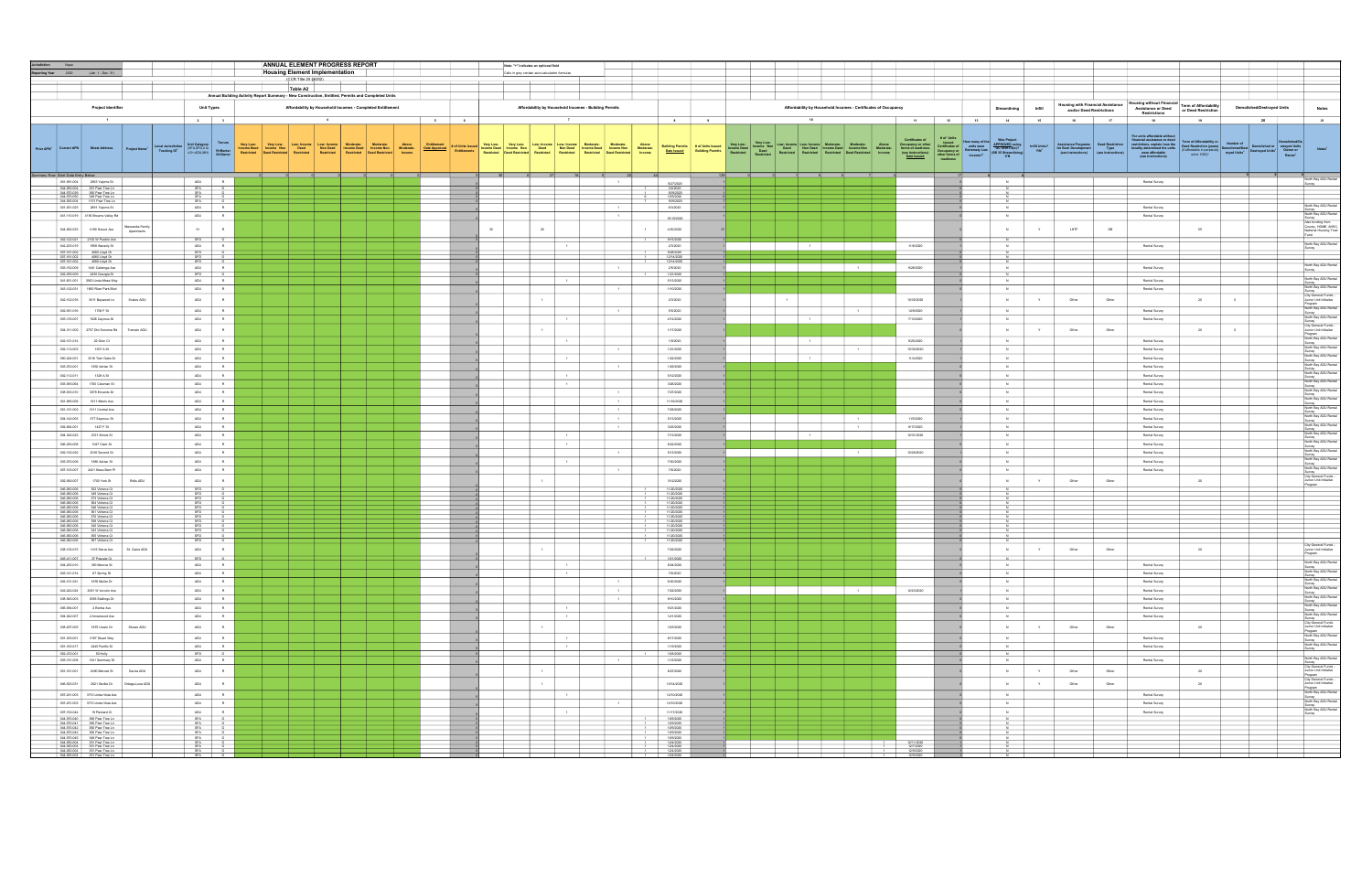| <b>Jurisdiction</b>   | <b>Napa</b> |                    |
|-----------------------|-------------|--------------------|
| <b>Reporting Year</b> | 2020        | (Jan. 1 - Dec. 31) |

**Housing Element Implementation** (CCR Title 25 §6202)

| This table is auto-populated once you enter your jurisdiction name and current year data. Past year |  |
|-----------------------------------------------------------------------------------------------------|--|
| information comes from previous APRs.                                                               |  |

Please contact HCD if your data is different than the material supplied here

|                                                     | Table B                                                                                                                                  |     |    |                |    |                                                |    |    |      |     |                                           |                                                          |     |
|-----------------------------------------------------|------------------------------------------------------------------------------------------------------------------------------------------|-----|----|----------------|----|------------------------------------------------|----|----|------|-----|-------------------------------------------|----------------------------------------------------------|-----|
|                                                     | <b>Regional Housing Needs Allocation Progress</b>                                                                                        |     |    |                |    |                                                |    |    |      |     |                                           |                                                          |     |
|                                                     |                                                                                                                                          |     |    |                |    | <b>Permitted Units Issued by Affordability</b> |    |    |      |     |                                           |                                                          |     |
|                                                     |                                                                                                                                          |     |    |                |    |                                                |    |    |      |     |                                           |                                                          |     |
|                                                     | <b>RHNA Allocation</b><br><b>Income Level</b><br>2015<br>2019<br>2023<br>2016<br>2017<br>2018<br>2020<br>2021<br>2022<br>by Income Level |     |    |                |    |                                                |    |    |      |     | <b>Total Units to</b><br>Date (all years) | <b>Total Remaining</b><br><b>RHNA by Income</b><br>Level |     |
|                                                     |                                                                                                                                          |     |    |                |    |                                                |    |    |      |     |                                           |                                                          |     |
|                                                     | Deed Restricted                                                                                                                          | 185 |    |                |    | 53                                             |    | 30 |      |     |                                           | 83                                                       | 102 |
| Very Low                                            | Non-Deed Restricted                                                                                                                      |     |    |                |    |                                                |    |    |      |     |                                           |                                                          |     |
|                                                     | Deed Restricted                                                                                                                          | 106 |    | 6              |    | 15                                             | 16 | 27 |      |     |                                           | 94                                                       | 12  |
| Low                                                 | Non-Deed Restricted                                                                                                                      |     |    |                |    |                                                | 11 | 18 |      |     |                                           |                                                          |     |
| Deed Restricted                                     |                                                                                                                                          | 141 |    | $\overline{2}$ |    |                                                | 20 |    |      |     |                                           | 63                                                       | 78  |
| Moderate                                            | Non-Deed Restricted                                                                                                                      |     |    |                |    |                                                | 21 | 20 |      |     |                                           |                                                          |     |
| Above Moderate                                      |                                                                                                                                          | 403 | 99 | 135            | 37 | 523                                            | 92 | 44 |      |     |                                           | 930                                                      |     |
| <b>Total RHNA</b>                                   |                                                                                                                                          | 835 |    |                |    |                                                |    |    |      |     |                                           |                                                          |     |
| 99<br>Total Units<br>38<br>591<br>160<br>139<br>143 |                                                                                                                                          |     |    |                |    |                                                |    |    | 1170 | 192 |                                           |                                                          |     |
|                                                     | Nista costo agadas poteneido lau ingenia hacendale que indicele in the concluso ingenia namittad català.                                 |     |    |                |    |                                                |    |    |      |     |                                           |                                                          |     |

Note: units serving extremely low-income households are included in the very low-income pe

Cells in grey contain auto-calculation formulas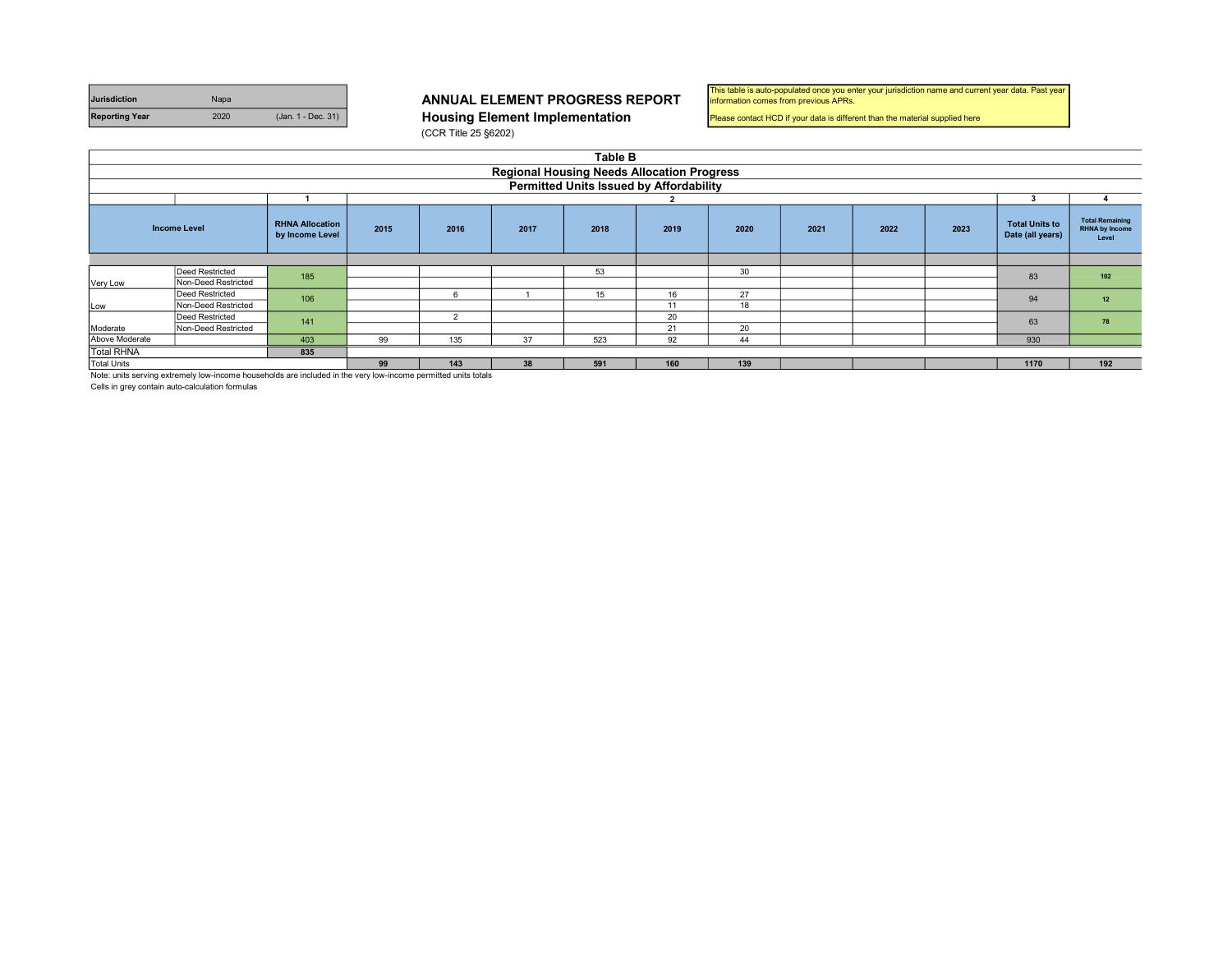# **Jurisdiction** Napa Napa **ANNUAL ELEMENT PROGRESS REPORT**

(CCR Title 25 §6202)

Table E

Note: "+" indicates an optional field Cells in grey contain auto-calculation formulas

Reporting Period 2020 (Jan. 1 - Dec. 31) **Housing Element Implementation** 

|            |                                     |                           |                                       |                    |               | Commercial Development Bonus Approved pursuant to GC Section 65915.7 |                                 |                                                              |                                                       |
|------------|-------------------------------------|---------------------------|---------------------------------------|--------------------|---------------|----------------------------------------------------------------------|---------------------------------|--------------------------------------------------------------|-------------------------------------------------------|
|            |                                     | Project Identifier        |                                       |                    |               | Units Constructed as Part of Agreement                               |                                 | <b>Description of Commercial</b><br><b>Development Bonus</b> | <b>Commercial Development Bonus</b><br>Date Approved  |
|            |                                     | $\overline{\mathbf{1}}$   |                                       |                    |               | $\overline{2}$                                                       |                                 | $\overline{\mathbf{3}}$                                      | $\overline{\mathbf{4}}$                               |
| <b>APN</b> | <b>Street Address</b>               | Project Name <sup>+</sup> | Local Jurisdiction<br>Tracking $ID^+$ | Very Low<br>Income | Low<br>Income | Moderate<br>Income                                                   | <b>Above Moderate</b><br>Income | <b>Description of Commercial<br/>Development Bonus</b>       | <b>Commercial Development Bonus<br/>Date Approved</b> |
|            | Summary Row: Start Data Entry Below |                           |                                       |                    |               |                                                                      |                                 |                                                              |                                                       |
|            |                                     |                           |                                       |                    |               |                                                                      |                                 |                                                              |                                                       |
|            |                                     |                           |                                       |                    |               |                                                                      |                                 |                                                              |                                                       |
|            |                                     |                           |                                       |                    |               |                                                                      |                                 |                                                              |                                                       |
|            |                                     |                           |                                       |                    |               |                                                                      |                                 |                                                              |                                                       |
|            |                                     |                           |                                       |                    |               |                                                                      |                                 |                                                              |                                                       |
|            |                                     |                           |                                       |                    |               |                                                                      |                                 |                                                              |                                                       |
|            |                                     |                           |                                       |                    |               |                                                                      |                                 |                                                              |                                                       |
|            |                                     |                           |                                       |                    |               |                                                                      |                                 |                                                              |                                                       |
|            |                                     |                           |                                       |                    |               |                                                                      |                                 |                                                              |                                                       |
|            |                                     |                           |                                       |                    |               |                                                                      |                                 |                                                              |                                                       |
|            |                                     |                           |                                       |                    |               |                                                                      |                                 |                                                              |                                                       |
|            |                                     |                           |                                       |                    |               |                                                                      |                                 |                                                              |                                                       |
|            |                                     |                           |                                       |                    |               |                                                                      |                                 |                                                              |                                                       |
|            |                                     |                           |                                       |                    |               |                                                                      |                                 |                                                              |                                                       |
|            |                                     |                           |                                       |                    |               |                                                                      |                                 |                                                              |                                                       |
|            |                                     |                           |                                       |                    |               |                                                                      |                                 |                                                              |                                                       |
|            |                                     |                           |                                       |                    |               |                                                                      |                                 |                                                              |                                                       |
|            |                                     |                           |                                       |                    |               |                                                                      |                                 |                                                              |                                                       |
|            |                                     |                           |                                       |                    |               |                                                                      |                                 |                                                              |                                                       |
|            |                                     |                           |                                       |                    |               |                                                                      |                                 |                                                              |                                                       |
|            |                                     |                           |                                       |                    |               |                                                                      |                                 |                                                              |                                                       |
|            |                                     |                           |                                       |                    |               |                                                                      |                                 |                                                              |                                                       |
|            |                                     |                           |                                       |                    |               |                                                                      |                                 |                                                              |                                                       |
|            |                                     |                           |                                       |                    |               |                                                                      |                                 |                                                              |                                                       |
|            |                                     |                           |                                       |                    |               |                                                                      |                                 |                                                              |                                                       |
|            |                                     |                           |                                       |                    |               |                                                                      |                                 |                                                              |                                                       |
|            |                                     |                           |                                       |                    |               |                                                                      |                                 |                                                              |                                                       |
|            |                                     |                           |                                       |                    |               |                                                                      |                                 |                                                              |                                                       |
|            |                                     |                           |                                       |                    |               |                                                                      |                                 |                                                              |                                                       |
|            |                                     |                           |                                       |                    |               |                                                                      |                                 |                                                              |                                                       |
|            |                                     |                           |                                       |                    |               |                                                                      |                                 |                                                              |                                                       |
|            |                                     |                           |                                       |                    |               |                                                                      |                                 |                                                              |                                                       |
|            |                                     |                           |                                       |                    |               |                                                                      |                                 |                                                              |                                                       |
|            |                                     |                           |                                       |                    |               |                                                                      |                                 |                                                              |                                                       |
|            |                                     |                           |                                       |                    |               |                                                                      |                                 |                                                              |                                                       |
|            |                                     |                           |                                       |                    |               |                                                                      |                                 |                                                              |                                                       |
|            |                                     |                           |                                       |                    |               |                                                                      |                                 |                                                              |                                                       |
|            |                                     |                           |                                       |                    |               |                                                                      |                                 |                                                              |                                                       |
|            |                                     |                           |                                       |                    |               |                                                                      |                                 |                                                              |                                                       |
|            |                                     |                           |                                       |                    |               |                                                                      |                                 |                                                              |                                                       |
|            |                                     |                           |                                       |                    |               |                                                                      |                                 |                                                              |                                                       |
|            |                                     |                           |                                       |                    |               |                                                                      |                                 |                                                              |                                                       |
|            |                                     |                           |                                       |                    |               |                                                                      |                                 |                                                              |                                                       |
|            |                                     |                           |                                       |                    |               |                                                                      |                                 |                                                              |                                                       |
|            |                                     |                           |                                       |                    |               |                                                                      |                                 |                                                              |                                                       |
|            |                                     |                           |                                       |                    |               |                                                                      |                                 |                                                              |                                                       |
|            |                                     |                           |                                       |                    |               |                                                                      |                                 |                                                              |                                                       |
|            |                                     |                           |                                       |                    |               |                                                                      |                                 |                                                              |                                                       |
|            |                                     |                           |                                       |                    |               |                                                                      |                                 |                                                              |                                                       |
|            |                                     |                           |                                       |                    |               |                                                                      |                                 |                                                              |                                                       |
|            |                                     |                           |                                       |                    |               |                                                                      |                                 |                                                              |                                                       |
|            |                                     |                           |                                       |                    |               |                                                                      |                                 |                                                              |                                                       |
|            |                                     |                           |                                       |                    |               |                                                                      |                                 |                                                              |                                                       |
|            |                                     |                           |                                       |                    |               |                                                                      |                                 |                                                              |                                                       |
|            |                                     |                           |                                       |                    |               |                                                                      |                                 |                                                              |                                                       |
|            |                                     |                           |                                       |                    |               |                                                                      |                                 |                                                              |                                                       |
|            |                                     |                           |                                       |                    |               |                                                                      |                                 |                                                              |                                                       |
|            |                                     |                           |                                       |                    |               |                                                                      |                                 |                                                              |                                                       |
|            |                                     |                           |                                       |                    |               |                                                                      |                                 |                                                              |                                                       |
|            |                                     |                           |                                       |                    |               |                                                                      |                                 |                                                              |                                                       |
|            |                                     |                           |                                       |                    |               |                                                                      |                                 |                                                              |                                                       |
|            |                                     |                           |                                       |                    |               |                                                                      |                                 |                                                              |                                                       |
|            |                                     |                           |                                       |                    |               |                                                                      |                                 |                                                              |                                                       |
|            |                                     |                           |                                       |                    |               |                                                                      |                                 |                                                              |                                                       |
|            |                                     |                           |                                       |                    |               |                                                                      |                                 |                                                              |                                                       |
|            |                                     |                           |                                       |                    |               |                                                                      |                                 |                                                              |                                                       |
|            |                                     |                           |                                       |                    |               |                                                                      |                                 |                                                              |                                                       |
|            |                                     |                           |                                       |                    |               |                                                                      |                                 |                                                              |                                                       |
|            |                                     |                           |                                       |                    |               |                                                                      |                                 |                                                              |                                                       |
|            |                                     |                           |                                       |                    |               |                                                                      |                                 |                                                              |                                                       |
|            |                                     |                           |                                       |                    |               |                                                                      |                                 |                                                              |                                                       |
|            |                                     |                           |                                       |                    |               |                                                                      |                                 |                                                              |                                                       |
|            |                                     |                           |                                       |                    |               |                                                                      |                                 |                                                              |                                                       |
|            |                                     |                           |                                       |                    |               |                                                                      |                                 |                                                              |                                                       |
|            |                                     |                           |                                       |                    |               |                                                                      |                                 |                                                              |                                                       |
|            |                                     |                           |                                       |                    |               |                                                                      |                                 |                                                              |                                                       |
|            |                                     |                           |                                       |                    |               |                                                                      |                                 |                                                              |                                                       |
|            |                                     |                           |                                       |                    |               |                                                                      |                                 |                                                              |                                                       |
|            |                                     |                           |                                       |                    |               |                                                                      |                                 |                                                              |                                                       |
|            |                                     |                           |                                       |                    |               |                                                                      |                                 |                                                              |                                                       |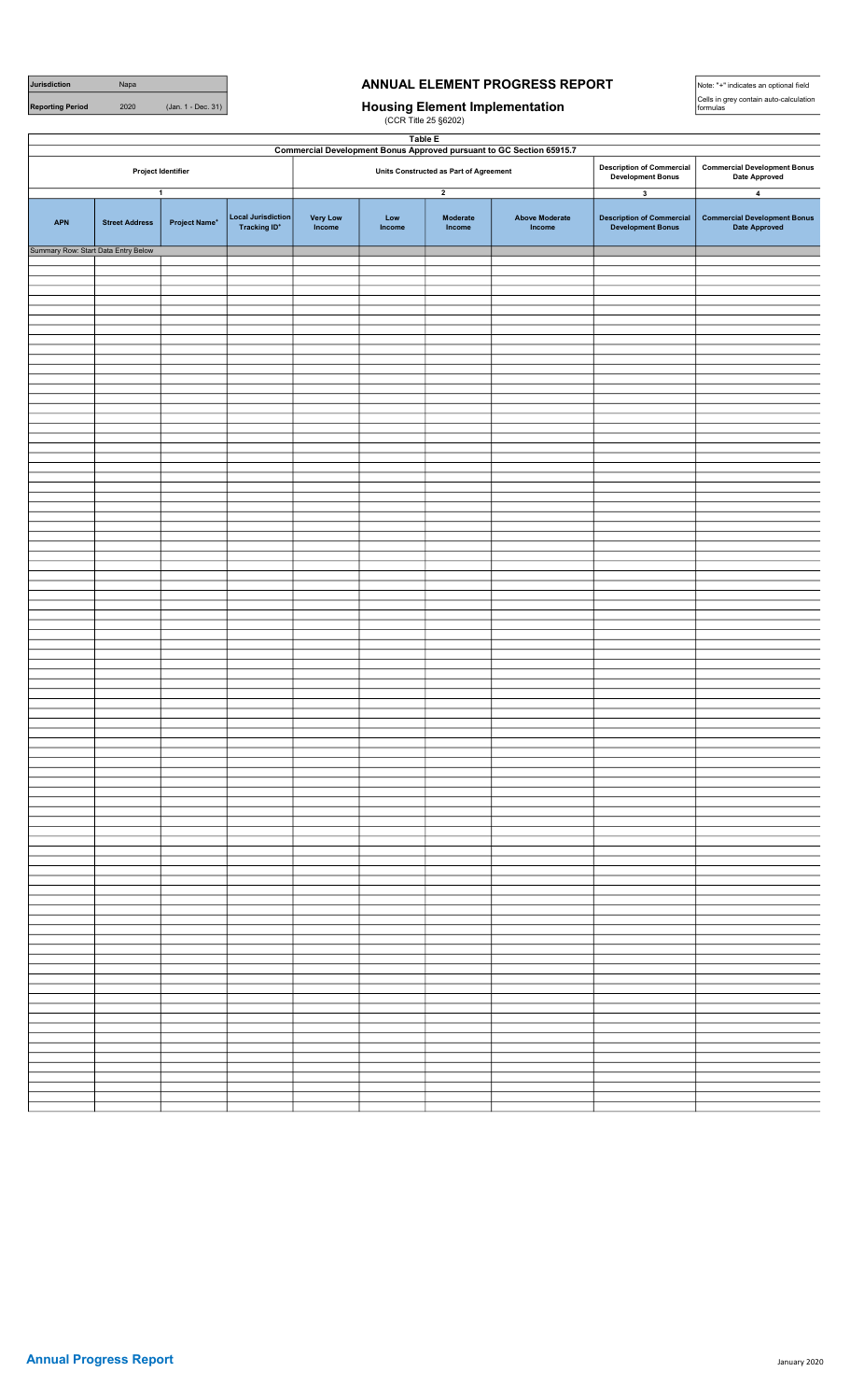| Jurisdiction<br><b>Reporting Year</b>      | Napa<br>2020                                                                                                                                       |               | ANNUAL ELEMENT PROGRESS REPORT<br><b>Housing Element Implementation</b> |                |                     |            |                 |                                             | Note: "+" indicates an optional field<br>Cells in grey contain auto-calculation formulas |                               |                                           |        |                |                                              |                       |                  |                                               |
|--------------------------------------------|----------------------------------------------------------------------------------------------------------------------------------------------------|---------------|-------------------------------------------------------------------------|----------------|---------------------|------------|-----------------|---------------------------------------------|------------------------------------------------------------------------------------------|-------------------------------|-------------------------------------------|--------|----------------|----------------------------------------------|-----------------------|------------------|-----------------------------------------------|
|                                            |                                                                                                                                                    |               |                                                                         |                |                     |            |                 | (CCR Title 25 §6202)                        |                                                                                          |                               |                                           |        |                |                                              |                       |                  |                                               |
|                                            | <b>Table C</b><br>Sites Identified or Rezoned to Accommodate Shortfall Housing Need                                                                |               |                                                                         |                |                     |            |                 |                                             |                                                                                          |                               |                                           |        |                |                                              |                       |                  |                                               |
|                                            | <b>Project Identifier</b><br>RHNA Shortfall by Household Income Category<br><b>Sites Description</b><br>Date of Rezone<br><b>Type of Shortfall</b> |               |                                                                         |                |                     |            |                 |                                             |                                                                                          |                               |                                           |        |                |                                              |                       |                  |                                               |
|                                            | $\sim$                                                                                                                                             |               |                                                                         |                |                     |            |                 |                                             | $\overline{\mathbf{A}}$                                                                  |                               |                                           |        |                |                                              |                       | 10               | 11                                            |
| <b>APN</b>                                 | <b>Street Address</b>                                                                                                                              | Project Name* | Local<br>Jurisdiction<br>Tracking ID <sup>+</sup>                       | Date of Rezone | Very Low-<br>Income | Low-Income | Moderate-Income | Above Moderate- Type of Shortfall<br>Income |                                                                                          | <b>Parcel Size</b><br>(Acres) | <b>General Plan</b><br><b>Designation</b> | Zonina | <b>Minimum</b> | Maximum<br>Density Allowed   Density Allowed | Realistic<br>Capacity | Vacant/Nonvacant | <b>Description of Existing</b><br><b>Uses</b> |
| <b>Summary Row: Start Data Entry Below</b> |                                                                                                                                                    |               |                                                                         |                |                     |            |                 |                                             |                                                                                          |                               |                                           |        |                |                                              |                       |                  |                                               |
|                                            |                                                                                                                                                    |               |                                                                         |                |                     |            |                 |                                             |                                                                                          |                               |                                           |        |                |                                              |                       |                  |                                               |
|                                            |                                                                                                                                                    |               |                                                                         |                |                     |            |                 |                                             |                                                                                          |                               |                                           |        |                |                                              |                       |                  |                                               |
|                                            |                                                                                                                                                    |               |                                                                         |                |                     |            |                 |                                             |                                                                                          |                               |                                           |        |                |                                              |                       |                  |                                               |
|                                            |                                                                                                                                                    |               |                                                                         |                |                     |            |                 |                                             |                                                                                          |                               |                                           |        |                |                                              |                       |                  |                                               |
|                                            |                                                                                                                                                    |               |                                                                         |                |                     |            |                 |                                             |                                                                                          |                               |                                           |        |                |                                              |                       |                  |                                               |
|                                            |                                                                                                                                                    |               |                                                                         |                |                     |            |                 |                                             |                                                                                          |                               |                                           |        |                |                                              |                       |                  |                                               |
|                                            |                                                                                                                                                    |               |                                                                         |                |                     |            |                 |                                             |                                                                                          |                               |                                           |        |                |                                              |                       |                  |                                               |
|                                            |                                                                                                                                                    |               |                                                                         |                |                     |            |                 |                                             |                                                                                          |                               |                                           |        |                |                                              |                       |                  |                                               |
|                                            |                                                                                                                                                    |               |                                                                         |                |                     |            |                 |                                             |                                                                                          |                               |                                           |        |                |                                              |                       |                  |                                               |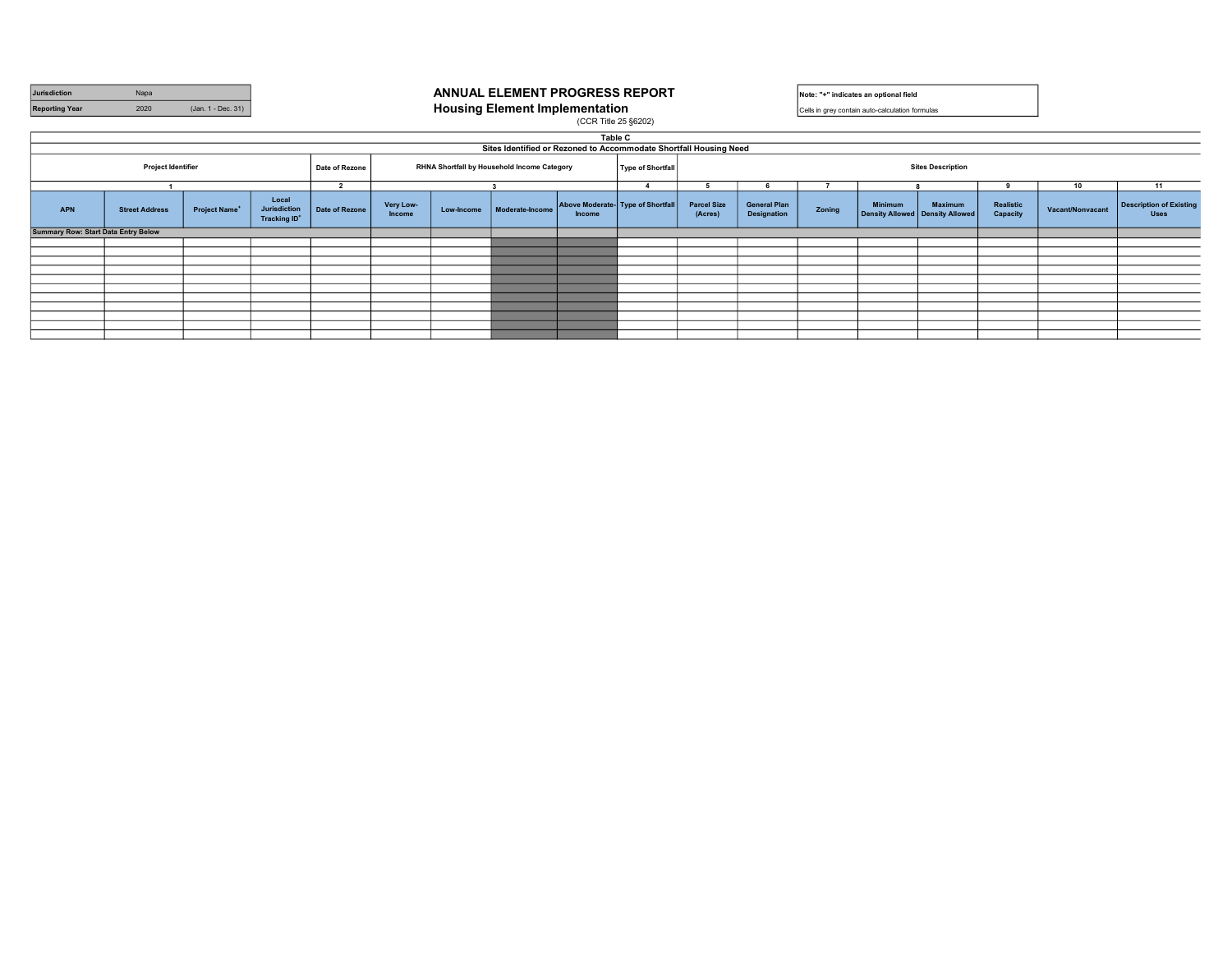| <b>Jurisdiction</b>                                                         | Napa                                                                                                                                                                                                   |                                                                                      |                                                                                                                                                                                                                                                                                                                                                                                                                                                                                                                                                                                                                                              |
|-----------------------------------------------------------------------------|--------------------------------------------------------------------------------------------------------------------------------------------------------------------------------------------------------|--------------------------------------------------------------------------------------|----------------------------------------------------------------------------------------------------------------------------------------------------------------------------------------------------------------------------------------------------------------------------------------------------------------------------------------------------------------------------------------------------------------------------------------------------------------------------------------------------------------------------------------------------------------------------------------------------------------------------------------------|
| <b>Reporting Year</b>                                                       | 2020                                                                                                                                                                                                   | (Jan. 1 - Dec. 31)<br><b>Table D</b>                                                 |                                                                                                                                                                                                                                                                                                                                                                                                                                                                                                                                                                                                                                              |
|                                                                             |                                                                                                                                                                                                        |                                                                                      | Program Implementation Status pursuant to GC Section 65583                                                                                                                                                                                                                                                                                                                                                                                                                                                                                                                                                                                   |
|                                                                             |                                                                                                                                                                                                        | <b>Housing Programs Progress Report</b>                                              |                                                                                                                                                                                                                                                                                                                                                                                                                                                                                                                                                                                                                                              |
|                                                                             |                                                                                                                                                                                                        | element.                                                                             | Describe progress of all programs including local efforts to remove governmental constraints to the maintenance, improvement, and development of housing as identified in the housing                                                                                                                                                                                                                                                                                                                                                                                                                                                        |
| $\mathbf{1}$                                                                | $\overline{2}$                                                                                                                                                                                         | 3                                                                                    | 4                                                                                                                                                                                                                                                                                                                                                                                                                                                                                                                                                                                                                                            |
| <b>Name of Program</b>                                                      | <b>Objective</b>                                                                                                                                                                                       | <b>Timeframe in H.E</b>                                                              | <b>Status of Program Implementation</b>                                                                                                                                                                                                                                                                                                                                                                                                                                                                                                                                                                                                      |
| H1.A - Adequate Sites<br>H1.B - Future Land Use<br>Planning                 | <b>Maintain Adequate Sites</b><br>Adopt a General Plan Update                                                                                                                                          | Ongoing; 2015-23<br>2016-18                                                          | Ongoing<br>General Plan Update underway                                                                                                                                                                                                                                                                                                                                                                                                                                                                                                                                                                                                      |
| H1.C - Local Housing Need                                                   | Prioritize land resources for population<br>groups with the hightest need. Evaluate<br>local housing needs for special population<br>groups, given limited land supply                                 | As projects are submitted                                                            | As part of the General Plan Update, an inventory of underutilized sites is being created<br>for potential rezoning into housing sites                                                                                                                                                                                                                                                                                                                                                                                                                                                                                                        |
| H1.D - Jobs-Housing<br>Analysis                                             | Improve linkages between housing and<br>employment development                                                                                                                                         | As plans are developed                                                               | Being studied in the General Plan Update                                                                                                                                                                                                                                                                                                                                                                                                                                                                                                                                                                                                     |
| H1.E - Job Impact Analysis                                                  | Heightened link between jobs and housing                                                                                                                                                               | As major projects are<br>proposed and reviewed                                       | Being studied in the General Plan Update                                                                                                                                                                                                                                                                                                                                                                                                                                                                                                                                                                                                     |
| H1.F - Housing Sites Study<br>of Surplus Institutional<br>Lands             | Completion of Housing Sites analysis for<br>surplus or potentially surplus institutional<br>lands and follow-up actions                                                                                | 2016-18                                                                              | Underway                                                                                                                                                                                                                                                                                                                                                                                                                                                                                                                                                                                                                                     |
| H2.A - Adequate Sites for<br>Multifamily Use                                | Completion of Sites study for futher<br><b>Housing Element</b>                                                                                                                                         | 2020-23                                                                              | Underway                                                                                                                                                                                                                                                                                                                                                                                                                                                                                                                                                                                                                                     |
| H2.B - New Residential<br>Units                                             | 220 Units                                                                                                                                                                                              | Ongoing; 2015-23                                                                     | In 2020, 50 additional affordable units started construction. In addition, 42 affordable<br>units that started construction in 2019 remain under construction (8 at Napa Creek                                                                                                                                                                                                                                                                                                                                                                                                                                                               |
| H2.C - New Ownership Units 15 ownership housing units                       |                                                                                                                                                                                                        | Ongoing; 2015-23                                                                     | Village and 34 at Redwood Grove).<br>The 34-unit affordable homeownership project, Redwood Grove, continued construction<br>in 2020.                                                                                                                                                                                                                                                                                                                                                                                                                                                                                                         |
| H2.D - First Time Buyer<br>Programs                                         | Assist 80 low-income households to<br>become first time homebuyers                                                                                                                                     | Ongoing; 2015-23                                                                     | 10 low-income households were assisted in CY2020.                                                                                                                                                                                                                                                                                                                                                                                                                                                                                                                                                                                            |
| H2.E - Identify Potential<br>Acquisition Sites                              | Identify and acquire 1-2 sites                                                                                                                                                                         | Ongoing; 2015-23                                                                     | Housing Sites analysis underway                                                                                                                                                                                                                                                                                                                                                                                                                                                                                                                                                                                                              |
| H2.F - Affordable Housing<br>Overlay Zones                                  | Modify Zoning Overlay District                                                                                                                                                                         | 2016-18                                                                              | Following General Plan Update (2021)                                                                                                                                                                                                                                                                                                                                                                                                                                                                                                                                                                                                         |
| H <sub>2</sub> .G - Long-Term<br>Affordability Agreements<br>and Monitoring | Approve long term agreements for new<br>affordable units and provide monitoring of<br>these agreements and projects funded<br>under Federal, State, or local housing<br>programs                       | Agreements as projects<br>occur, Monitoring in an<br>ongoing activity                | Monitoring conducted annually                                                                                                                                                                                                                                                                                                                                                                                                                                                                                                                                                                                                                |
| H2.H - Sustainable<br>Development and Practices                             | Review and update every two years to<br>continue to meet State standards                                                                                                                               | Ongoing; 2015-23                                                                     | Ongoing                                                                                                                                                                                                                                                                                                                                                                                                                                                                                                                                                                                                                                      |
| H2.I - Preferences in                                                       | Study and possible development of                                                                                                                                                                      | 2016-18                                                                              | The City is researching feasibility under Fair Housing laws. The County is also exploring                                                                                                                                                                                                                                                                                                                                                                                                                                                                                                                                                    |
| Affordable Housing                                                          | administrative regulations to provide<br>eligiblity preferences for people who live<br>and/or work in Napa for affordable housing<br>programs                                                          |                                                                                      | legislation to allow employee housing                                                                                                                                                                                                                                                                                                                                                                                                                                                                                                                                                                                                        |
| H2.J - Duplex and Triplexes<br>in Other Areas                               | Zoning amendment                                                                                                                                                                                       | 2016-17                                                                              | Following General Plan Update (2021)                                                                                                                                                                                                                                                                                                                                                                                                                                                                                                                                                                                                         |
| H3.A - Design Review                                                        | Implement design guidelines and meeting                                                                                                                                                                | Ongoing; 2015-23                                                                     | Design Review requirements amended in 2017                                                                                                                                                                                                                                                                                                                                                                                                                                                                                                                                                                                                   |
| H3.B - Use of Planned                                                       | process<br>Promote design flexibility                                                                                                                                                                  | Ongoing; 2015-23                                                                     | Planned Development zoning used to accommodate Harvest Village, a cottage home                                                                                                                                                                                                                                                                                                                                                                                                                                                                                                                                                               |
| Development Zoning<br>H3.C - Housing Mix                                    | Monitor and potentially increase mix of<br>housing throughout the City of Napa                                                                                                                         | Incorporate such research<br>as review as part of next<br>overal General Plan Update | development<br>Reviewing as part of the General Plan Update currently underway.                                                                                                                                                                                                                                                                                                                                                                                                                                                                                                                                                              |
| H3.D - New Second Units                                                     | 36 units/ 14 very low income; 13 low<br>income; 9 moderate income                                                                                                                                      | Ongoing; 2015-23                                                                     | 45 ADUs approved in 2020. In addition, the City continued its Junior Unit initiative pilot<br>program which provides financing and technical assistance to homeowners to create<br>junior accessory dwelling units which are rented to low-income tenants. 3 deed-<br>restricted ADUs were completed through the program in 2020.                                                                                                                                                                                                                                                                                                            |
| H3.E - Second Unit<br><b>Standards and Fees</b>                             | Revise Ordinance indluding work with<br>service providers                                                                                                                                              | 2016                                                                                 | In 2018, the City adopted an ordinance amendment to exclude any dwelling unit 500<br>square feet or less from being charged affordable housing impact fees. Additionally,<br>Napa Sanitation District and Napa Valley USD changed their fee structures to exclude<br>ADUs under 500 square feet from impact fees.                                                                                                                                                                                                                                                                                                                            |
| H3.F - Amnesty Program                                                      | Consider and potential development of                                                                                                                                                                  | 2020                                                                                 | Amnesty of un-permitted units is taking place organically with changes to the ADU                                                                                                                                                                                                                                                                                                                                                                                                                                                                                                                                                            |
| H3.G - Rental and Owner                                                     | Amnesty Program<br>Rehabilitate 40 substandard rental units for Ongoing; 2015-23                                                                                                                       |                                                                                      | Ordinance.<br>In 2020, 19 owner-occupied units for low and very-low income homeowners were                                                                                                                                                                                                                                                                                                                                                                                                                                                                                                                                                   |
| Rehabilitation Programs                                                     | extremely low, very low, and low income<br>renters. Assist rehabilitation of 168 units of<br>substandard owner-occupied housing for<br>very low and low income households                              |                                                                                      | rehabilitated, including 7 through the Owner Occupied Rehab Loan Program and 12<br>through the Emergency Repair Grant Program. River Park Manor, a 105 unit market<br>rate apartment complex that was converted to an affordable housing project, was<br>renovated in 2020. The project includes 104 affordable units and 1 manager's unit.<br>Also in 2020, Charter Oaks, a 75-unit affordable rental project, began renovations. This<br>would also increase the project's affordability by increasing the number of very-low<br>income units from 15 to 31 units. In addition to 1 manager's unit, there will be 43 low-<br>income units. |
| H3.H - Code Enforcement                                                     | Improve community health and safety                                                                                                                                                                    | Ongoing; 2015-23                                                                     | Ongoing                                                                                                                                                                                                                                                                                                                                                                                                                                                                                                                                                                                                                                      |
| H3.I - Targeted<br>Neighborhood Improvement                                 | "Cleanup" of neighborhoods experiencing<br>deterioration                                                                                                                                               | Ongoing; 2015-23                                                                     | Ongoing                                                                                                                                                                                                                                                                                                                                                                                                                                                                                                                                                                                                                                      |
|                                                                             | H3.J - Historic Area Process   Provide information to public on<br>appropriate historic remodel techniques;<br>Cultural Heritage Commission Certificates<br>of Appropriateness; Historic Survey update | Ongoing; 2015-23                                                                     | Ongoing                                                                                                                                                                                                                                                                                                                                                                                                                                                                                                                                                                                                                                      |
| H3.K - Transportation<br>Element Amendments                                 | <b>General Plan Amendment</b>                                                                                                                                                                          | Address as part of overall<br>General Plan Update                                    | General Plan Update underway                                                                                                                                                                                                                                                                                                                                                                                                                                                                                                                                                                                                                 |
| H3.L - Capital Improvement<br>Programs for Neighborhood<br>Improvement      | Improvement of neighborhood quality<br>through specific improvements as outined<br>in CIP and CDBG Consolidated Plan                                                                                   | CIP during budget review;<br>and CDBG 5-year plan and<br>annual reviews              | Ongoing                                                                                                                                                                                                                                                                                                                                                                                                                                                                                                                                                                                                                                      |
| H3.M - Parks & Recreation                                                   | Assure adequate parks to serve higher                                                                                                                                                                  | 2016-18                                                                              | General Plan Update underway                                                                                                                                                                                                                                                                                                                                                                                                                                                                                                                                                                                                                 |
| Element Update<br>H3.N - Retain Federal,<br>State, and Locally              | density areas<br>None at present; no units are at risk                                                                                                                                                 | Ongoing; 2015-23                                                                     | No units threatened in 2020                                                                                                                                                                                                                                                                                                                                                                                                                                                                                                                                                                                                                  |
| Subsidized Affordable Units                                                 |                                                                                                                                                                                                        |                                                                                      |                                                                                                                                                                                                                                                                                                                                                                                                                                                                                                                                                                                                                                              |

## Housing Element Implementation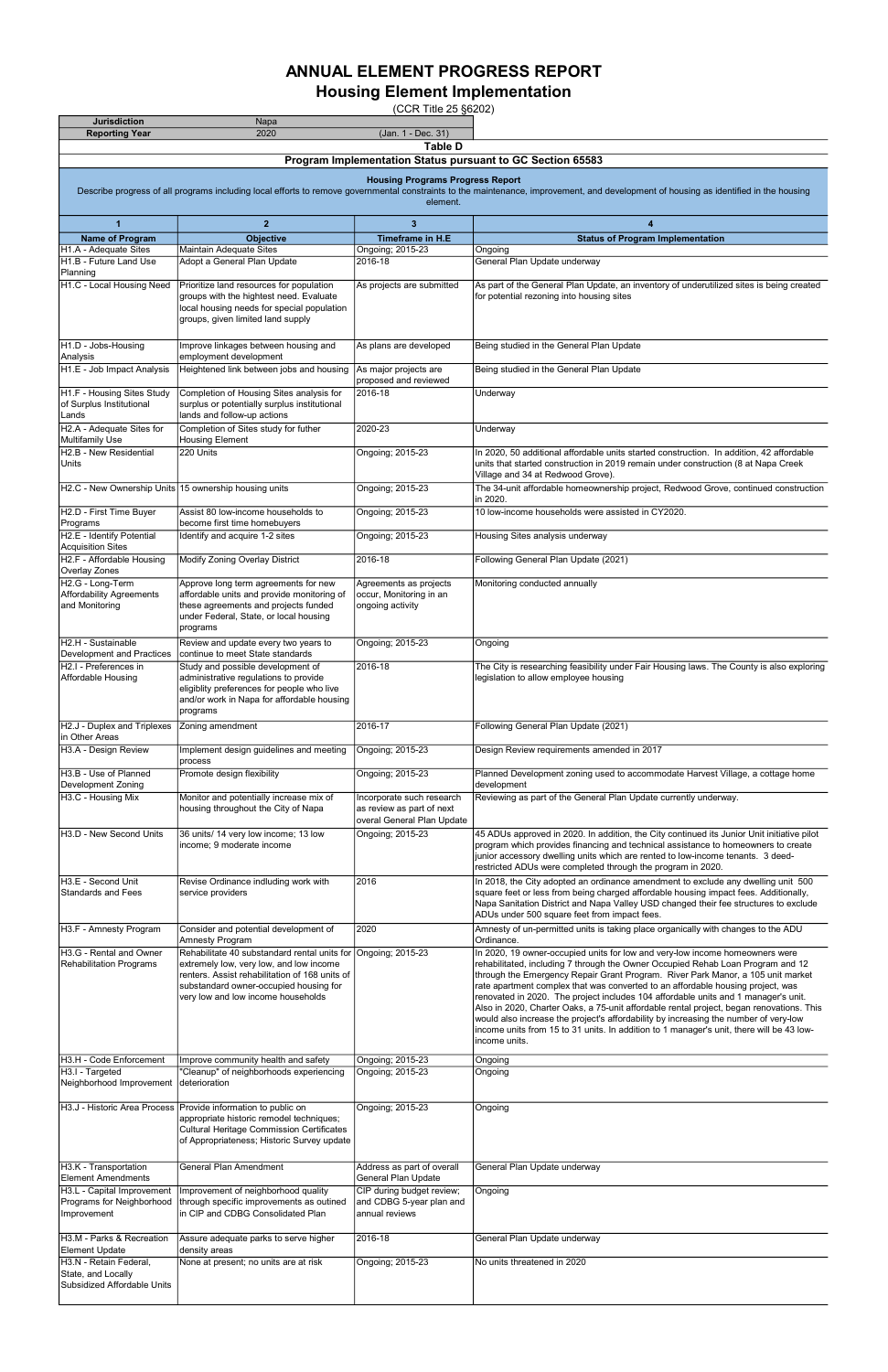| H3.O - Rental Acquisition<br>and Maintenance                                                  | Acquire or assist 15 units at Riverside and<br>31 added units of existing rental housing =<br>46 units; maintain them as affordable.<br>Develop standards for high quality ongoing   be developed by the time<br>property management and maintenance                                                                                                                                                                                                                                                                                                                    | Ongoing; 2015-23; property<br>management and<br>maintenance standards shall<br>first units are ready for<br>occupancy | In 2020, the City completed environmental review and entitlements for an affordable<br>housing project which would include the reuse of an abandoned assisted living facility<br>which would be converted into affordable rental housing (65 very-low, of which 33 would<br>be permanent supportive housing units).                                                                                                                                                                                                                                                               |
|-----------------------------------------------------------------------------------------------|-------------------------------------------------------------------------------------------------------------------------------------------------------------------------------------------------------------------------------------------------------------------------------------------------------------------------------------------------------------------------------------------------------------------------------------------------------------------------------------------------------------------------------------------------------------------------|-----------------------------------------------------------------------------------------------------------------------|-----------------------------------------------------------------------------------------------------------------------------------------------------------------------------------------------------------------------------------------------------------------------------------------------------------------------------------------------------------------------------------------------------------------------------------------------------------------------------------------------------------------------------------------------------------------------------------|
| H3.P - Mixed-Use Livability                                                                   | Mixed-Use review; new standards,                                                                                                                                                                                                                                                                                                                                                                                                                                                                                                                                        | 2018-20                                                                                                               | Following General Plan Update (2021)                                                                                                                                                                                                                                                                                                                                                                                                                                                                                                                                              |
| H4.A - Emergecy Shelters                                                                      | guidelines as needed<br>Emergency Shelters to meet Continuum of Ongoing; 2015-23<br>Care identifed unmet needs                                                                                                                                                                                                                                                                                                                                                                                                                                                          |                                                                                                                       | City funded existing emergency shelter operations in 2020 and actively participated in<br>the COC. City & County continued to implement recommendations may by national<br>experts in order to redesign the community's homeless system to be a more housing-<br>focused system.                                                                                                                                                                                                                                                                                                  |
| H4.B - Permanent<br>Supportive/Transitional<br>Housing                                        | Rehabilitate 8 bedroom home for new<br>transitional housing for homeless families                                                                                                                                                                                                                                                                                                                                                                                                                                                                                       | 2015                                                                                                                  | See Program H3.O - In 2020, the City approved the environmental review and approved<br>entitlements for Heritage House/Valle Verde, a proposed affordable housing project<br>which includes the reuse an abandoned assisted living facility. The proposed project<br>would include 33 permanent supportive housing units for chronically homeless persons.                                                                                                                                                                                                                        |
| H4.C - Support Services                                                                       | Retain existing and support and assist                                                                                                                                                                                                                                                                                                                                                                                                                                                                                                                                  | Day Services Center                                                                                                   | Ongoing                                                                                                                                                                                                                                                                                                                                                                                                                                                                                                                                                                           |
|                                                                                               | implementation of added support facilites<br>and services                                                                                                                                                                                                                                                                                                                                                                                                                                                                                                               | continuation in the<br>community; other services<br>are ongoing contingent on<br>funding                              |                                                                                                                                                                                                                                                                                                                                                                                                                                                                                                                                                                                   |
| Special Needs                                                                                 | H4.D - Rental Assistance for Maintain 10 shelter Plus Care<br>vouchers/year, 30 Mainstream vouchers for<br>disabled/year and 100 non-elderly Disabled<br>(NED) Vouchers                                                                                                                                                                                                                                                                                                                                                                                                 | Ongoing; 2015-23                                                                                                      | SPC vouchers were maintained in 2020. In 2020, the Housing Authority was awarded<br>30 new Mainstream Vouchers for non-elderly disabled households, bringing the Housing<br>Authority's total Mainstream vouchers to 71. The Housing Authority continued its<br>Landlord Mitigation and Incentive Program, launched in 2017, to help house homeless<br>and at-risk of homeless persons. In 2020, the Housing Authority reserved 39 project-<br>based vouchers (in two different developments) for chronically homeless referred<br>through the County's Coordinated Entry System. |
| H4.E - Capital<br>Improvements for Non-Profit<br><b>Facilities</b>                            | Provide funds to assist in maintenance of<br>non-profit facilities serving low income and<br>special needs groups                                                                                                                                                                                                                                                                                                                                                                                                                                                       | CDBG allocations                                                                                                      | As described in H4.A above, in 2018 the City approved CDBG funds to Catholic<br>Charities to make ADA improvements to Rainbow House, so one of the buildings could<br>be converted to a family homeless shelter.                                                                                                                                                                                                                                                                                                                                                                  |
| H4.F - Encourage Well<br>Managed New SRO<br>Permanent Housing                                 | Revise SRO Ordinance; 20 units for<br>extremely low and low income                                                                                                                                                                                                                                                                                                                                                                                                                                                                                                      | Ordinance revision by 2016;<br>units by 2023                                                                          | <b>Under Review</b>                                                                                                                                                                                                                                                                                                                                                                                                                                                                                                                                                               |
| H4.G - Rehabilitate Existing<br>Facilities for SROs                                           | Rehabilitate 20 units of housing to SRO<br>units                                                                                                                                                                                                                                                                                                                                                                                                                                                                                                                        | Ongoing; 2015-23                                                                                                      | The City completed environmental and entitlement review for an affordable housing<br>project, Heritage House/Valle Verde, that includes the conversion of an abandoned<br>assisted living facility into a 66-unit afordable housing project. Sixty of these units would<br>be SROs.                                                                                                                                                                                                                                                                                               |
| H4.H - Coordination with<br>Napa County and Other<br>Actions to address<br>Farmworker Housing | Promote access to new permanent housing Ongoing; 2015-23 or as<br>in the City by distributing bilingual<br>information when new affordable rental<br>opportunities are available, implementing<br>related programs, and coordinante with and<br>assist County and non-profit agencies and<br>developers. Facilitate development of 25<br>units (accomplished as part of programs<br>H2.B, H4.F or other programs providing<br>new lower income housing) for farmworaks<br>and equivalent income households during<br>planning period                                    | specifically noted in program                                                                                         | Ongoing                                                                                                                                                                                                                                                                                                                                                                                                                                                                                                                                                                           |
| H4.I - Housing for<br>Developmentally Disabled<br>Persons                                     | Assist developers to apply for available<br>State and Federal monies in support of<br>housing construction and rehabilitation<br>targeted for persons with disabilities,<br>including developmental disabilities. Initiate<br>a cooperative outreach program with the<br>North Bay Regional Center to inform<br>people when new housing becomes<br>available for developmentally disabled<br>persons. Continue to parnter with the North<br>Bay Housing Coalition to rehabilitate units<br>for the developmentally disabled and<br>provide access to Section 8 vouchers | Establish a partnership with<br>the Regional Center by<br>2016; Assist developers as<br>funding is available          | In 2020, the Housing Division provided ADA Improvements to 4 units as part of its<br>Emergency grant/rehab programs                                                                                                                                                                                                                                                                                                                                                                                                                                                               |
| H5.A - Universal Design                                                                       | Add Universal Design provisions to zoning<br>ordinance                                                                                                                                                                                                                                                                                                                                                                                                                                                                                                                  | 2016                                                                                                                  | <b>Under Review</b>                                                                                                                                                                                                                                                                                                                                                                                                                                                                                                                                                               |
| H5.B - Traffic Impact<br>Overlay                                                              | Monitor as new developments are<br>proposed. Pursue modifications to the : TI                                                                                                                                                                                                                                                                                                                                                                                                                                                                                           | Ongoing; 2015-23                                                                                                      | Ongoing                                                                                                                                                                                                                                                                                                                                                                                                                                                                                                                                                                           |
| H5.C - Priority Processing                                                                    | Overlay as needed<br>Develop administrative policy for project                                                                                                                                                                                                                                                                                                                                                                                                                                                                                                          | 2017                                                                                                                  | Completed 2017                                                                                                                                                                                                                                                                                                                                                                                                                                                                                                                                                                    |
| H5.D - Affordable Housing                                                                     | processing during and after approvals<br>Retain ability to defer fees                                                                                                                                                                                                                                                                                                                                                                                                                                                                                                   | Ongoing; 2015-23                                                                                                      | On-going.                                                                                                                                                                                                                                                                                                                                                                                                                                                                                                                                                                         |
| Fees<br>H5.E - Fair Housing                                                                   | Retain Fair Housing Agency                                                                                                                                                                                                                                                                                                                                                                                                                                                                                                                                              | Ongoing; 2015-23                                                                                                      | City continued to fund Fair Housing in 2020.                                                                                                                                                                                                                                                                                                                                                                                                                                                                                                                                      |
| H5.F - Database Monitoring                                                                    | Incorporate permit tracking and land use<br>databases into GIS system                                                                                                                                                                                                                                                                                                                                                                                                                                                                                                   | Ongoing; 2015-23                                                                                                      | <b>Under Review</b>                                                                                                                                                                                                                                                                                                                                                                                                                                                                                                                                                               |
| H5.G - Legislation<br>H5.H - Housing Transfer<br>Agreements                                   | Monitor and support key legislation<br>Assist County in meeting Housing Needs                                                                                                                                                                                                                                                                                                                                                                                                                                                                                           | Ongoing; 2015-23<br>Ongoing; 2015-23                                                                                  | City continued to support key legislation in 2020.<br>Napa Pipe Agreement includes the City of Napa taking 80% of the County's RHNA in<br>the Sixth Housing Cycle                                                                                                                                                                                                                                                                                                                                                                                                                 |
| H5.I - Cities/Counties                                                                        | Improve coordination on City/County                                                                                                                                                                                                                                                                                                                                                                                                                                                                                                                                     | Ongoing; 2015-23                                                                                                      | Continued to work with County & other cities on housing issues including updating joint                                                                                                                                                                                                                                                                                                                                                                                                                                                                                           |
| Coordination<br>H5.J - Community Outreach   Outreach and education                            | housing issues                                                                                                                                                                                                                                                                                                                                                                                                                                                                                                                                                          | Ongoing and as Specific                                                                                               | underwriting guidelines in 2020.<br>Continue to provide Notice of Application to property owners within 500 feet for all                                                                                                                                                                                                                                                                                                                                                                                                                                                          |
| Efforts<br>H5.K - Use of Funds                                                                | Implementation of Housing Prorams                                                                                                                                                                                                                                                                                                                                                                                                                                                                                                                                       | Plans are developed<br>Ongoing; 2015-23                                                                               | project applications.<br>In 2019, the City approved a loan reservation of \$2.2 M in funding from the City's                                                                                                                                                                                                                                                                                                                                                                                                                                                                      |
|                                                                                               |                                                                                                                                                                                                                                                                                                                                                                                                                                                                                                                                                                         |                                                                                                                       | Affordable Housing Impact fees for Heritage House-Valle Verde (a 90-unit affordable<br>rental project) which was entitled in 2020 and provided funding for the Redwood Grove<br>project, a 34-unit affordable homeownership project, which started construction in 2020.                                                                                                                                                                                                                                                                                                          |
| H5.L - Maximize Rental<br>Subsidies                                                           | Maintain existing allocation of up to 1,378<br>Section 8 Rental Vouchers Countywide<br>(including Program 4.D special needs<br>vouchers                                                                                                                                                                                                                                                                                                                                                                                                                                 | Ongoing; 2015-23                                                                                                      | Utilized 98% of Section 8 allocation in 2020                                                                                                                                                                                                                                                                                                                                                                                                                                                                                                                                      |
| H5.M - Public/Private<br>Partnerships                                                         | Use of private resources to achieve<br>housing element goals                                                                                                                                                                                                                                                                                                                                                                                                                                                                                                            | Ongoing; 2015-23                                                                                                      | Continued to encourage private resources for affordable housing - especially through<br>use of Housing Density Bonus program. Participated in Non-Profit Coalition Housing<br>Subcommittee. Continued to partner with the County through an MOU for the homeless<br>system                                                                                                                                                                                                                                                                                                        |
| H5.N - Water and Sewer                                                                        | Ensure that water and sewer providers are                                                                                                                                                                                                                                                                                                                                                                                                                                                                                                                               | By January 31, 2016                                                                                                   | Distributed June 18, 2015                                                                                                                                                                                                                                                                                                                                                                                                                                                                                                                                                         |
| Service Provider<br>Coordination                                                              | aware of the City's plans for residential<br>development throughout the City                                                                                                                                                                                                                                                                                                                                                                                                                                                                                            |                                                                                                                       |                                                                                                                                                                                                                                                                                                                                                                                                                                                                                                                                                                                   |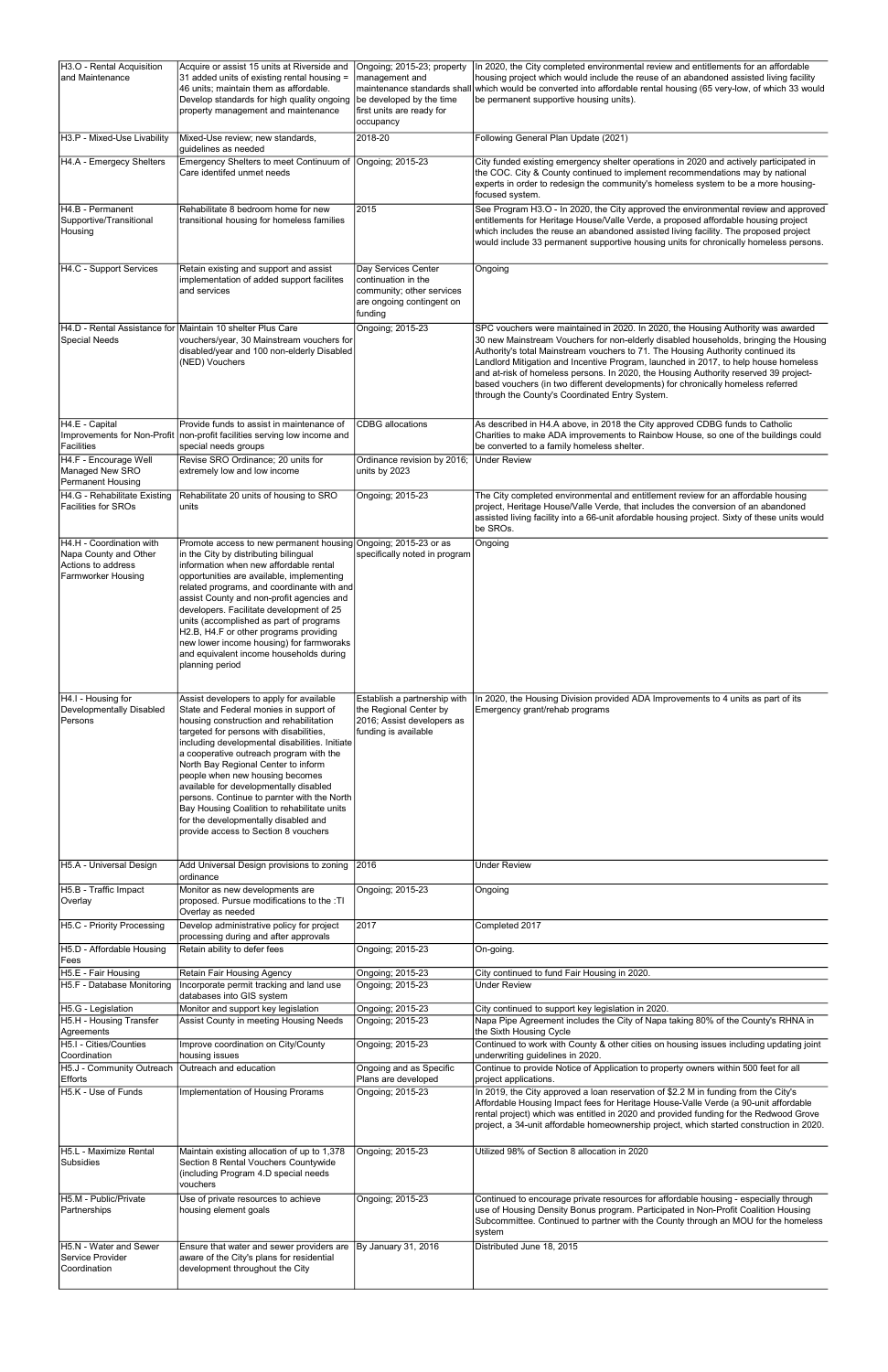| <b>Jurisdiction</b>     | <b>Napa</b> |                    |
|-------------------------|-------------|--------------------|
| <b>Reporting Period</b> | 2020        | (Jan. 1 - Dec. 31) |

### ANNUAL ELEMENT PROGRESS REPORT Note: "+" indicates an optional field

#### **Rousing Element Implementation** and  $\overline{\phantom{a}}$   $\overline{\phantom{a}}$   $\overline{\phantom{a}}$   $\overline{\phantom{a}}$   $\overline{\phantom{a}}$   $\overline{\phantom{a}}$   $\overline{\phantom{a}}$   $\overline{\phantom{a}}$   $\overline{\phantom{a}}$   $\overline{\phantom{a}}$   $\overline{\phantom{a}}$   $\overline{\phantom{a}}$   $\overline{\phantom{a}}$   $\overline{\phantom{a}}$   $\overline{\phantom{a}}$   $\overline{\$

(CCR Title 25 §6202)

| ıп<br>æ<br>Н<br>п<br>×<br>۰. |  |
|------------------------------|--|
|------------------------------|--|

#### Please note this table is optional: The jurisdiction can use this table to report units that have been substantially rehabilitated, converted from non-affordable to affordable by acquisition, and preserved, including mobil the standards set forth in Government Code section 65583.1, subdivision (c). Please note, motel, hostel, hostel rooms or other structures that are converted from non-residential to residential units pursuant to Government considered net-new housing units and must be reported in Table A2 and not reported in Table F. Units Rehabilitated, Preserved and Acquired for Alternative Adequate Sites pursuant to Government Code section 65583.1(c)

| Units that Do Not Count Towards RHNA <sup>+</sup><br>Listed for Informational Purposes Only<br><b>Activity Type</b> |                                              |                              | Units that Count Towards RHNA <sup>+</sup><br>Note - Because the statutory requirements severely limit what can be<br>counted, please contact HCD to receive the password that will enable you<br>to populate these fields. |                     |                                              |                                  | The description should adequately document how<br>each unit complies with subsection (c) of Government |                                    |                                                                                                                        |  |
|---------------------------------------------------------------------------------------------------------------------|----------------------------------------------|------------------------------|-----------------------------------------------------------------------------------------------------------------------------------------------------------------------------------------------------------------------------|---------------------|----------------------------------------------|----------------------------------|--------------------------------------------------------------------------------------------------------|------------------------------------|------------------------------------------------------------------------------------------------------------------------|--|
|                                                                                                                     | <b>Extremely Low-</b><br>Income <sup>+</sup> | Very Low-Income <sup>+</sup> | Low-Income <sup>+</sup>                                                                                                                                                                                                     | <b>TOTAL UNITS*</b> | <b>Extremely Low-</b><br>Income <sup>+</sup> | Very Low-<br>Income <sup>®</sup> | Low-Income <sup>+</sup>                                                                                | <b>TOTAL</b><br>UNITS <sup>+</sup> | Code Section 65583.1                                                                                                   |  |
| Rehabilitation Activity                                                                                             |                                              |                              | 93                                                                                                                                                                                                                          | 104                 |                                              |                                  |                                                                                                        |                                    | River Park Manor - Rehabilitation of 105 market-rate units<br>converted to 104 deed-restricted, low-income units and 1 |  |
| Preservation of Units At-Risk                                                                                       |                                              |                              |                                                                                                                                                                                                                             |                     |                                              |                                  |                                                                                                        |                                    |                                                                                                                        |  |
| Acquisition of Residential Units                                                                                    |                                              |                              |                                                                                                                                                                                                                             |                     |                                              |                                  |                                                                                                        |                                    |                                                                                                                        |  |
| Mobilehome Park Preservation                                                                                        |                                              |                              |                                                                                                                                                                                                                             |                     |                                              |                                  |                                                                                                        |                                    |                                                                                                                        |  |
| Total Units by Income                                                                                               |                                              |                              | 93                                                                                                                                                                                                                          | 104                 |                                              |                                  |                                                                                                        |                                    |                                                                                                                        |  |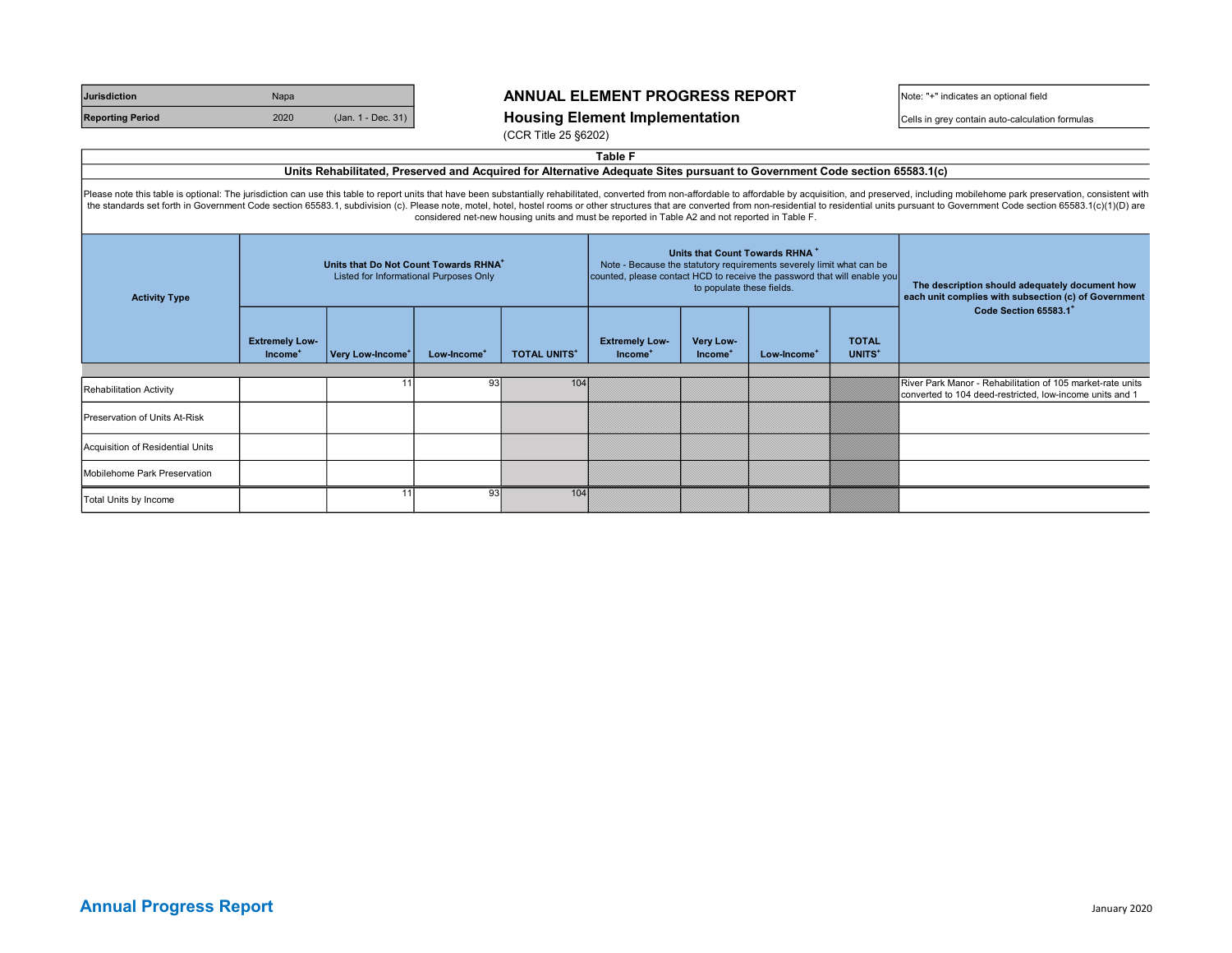| <b>Jurisdiction</b>     | Napa | <b>NOTE:</b> This table must only be filled out if the housing element sites $\mathbf{R}$ .<br>$\mathsf I$ inventory contains a site which is or was owned by the reporting | Note: "+" indicates an optional field |
|-------------------------|------|-----------------------------------------------------------------------------------------------------------------------------------------------------------------------------|---------------------------------------|
|                         |      | jurisdiction, and has been sold, leased, or otherwise disposed of                                                                                                           | Cells in grey contain auto-calculatio |
| <b>Reporting Period</b> | 2020 | $($ Jan. 1 - Dec. 31) during the reporting year.                                                                                                                            | Iformulas                             |

ation

Housing Element Implementation

| <b>Table G</b>                                                                                                            |                       |                           |                                                             |                                                                          |                                        |                              |
|---------------------------------------------------------------------------------------------------------------------------|-----------------------|---------------------------|-------------------------------------------------------------|--------------------------------------------------------------------------|----------------------------------------|------------------------------|
| Locally Owned Lands Included in the Housing Element Sites Inventory that have been sold, leased, or otherwise disposed of |                       |                           |                                                             |                                                                          |                                        |                              |
| Project Identifier                                                                                                        |                       |                           |                                                             |                                                                          |                                        |                              |
|                                                                                                                           |                       |                           |                                                             |                                                                          |                                        |                              |
|                                                                                                                           |                       | $\mathbf{1}$              |                                                             | $\overline{2}$                                                           | $\mathbf{3}$                           | 4                            |
| <b>APN</b>                                                                                                                | <b>Street Address</b> | Project Name <sup>+</sup> | <b>Local Jurisdiction</b><br><b>Tracking ID<sup>+</sup></b> | <b>Realistic Capacity</b><br>Identified in the<br><b>Housing Element</b> | Entity to whom the site<br>transferred | <b>Intended Use for Site</b> |
| Summary Row: Start Data Entry Below                                                                                       |                       |                           |                                                             |                                                                          |                                        |                              |
|                                                                                                                           |                       |                           |                                                             |                                                                          |                                        |                              |
|                                                                                                                           |                       |                           |                                                             |                                                                          |                                        |                              |
|                                                                                                                           |                       |                           |                                                             |                                                                          |                                        |                              |
|                                                                                                                           |                       |                           |                                                             |                                                                          |                                        |                              |
|                                                                                                                           |                       |                           |                                                             |                                                                          |                                        |                              |
|                                                                                                                           |                       |                           |                                                             |                                                                          |                                        |                              |
|                                                                                                                           |                       |                           |                                                             |                                                                          |                                        |                              |
|                                                                                                                           |                       |                           |                                                             |                                                                          |                                        |                              |
|                                                                                                                           |                       |                           |                                                             |                                                                          |                                        |                              |
|                                                                                                                           |                       |                           |                                                             |                                                                          |                                        |                              |
|                                                                                                                           |                       |                           |                                                             |                                                                          |                                        |                              |
|                                                                                                                           |                       |                           |                                                             |                                                                          |                                        |                              |
|                                                                                                                           |                       |                           |                                                             |                                                                          |                                        |                              |
|                                                                                                                           |                       |                           |                                                             |                                                                          |                                        |                              |
|                                                                                                                           |                       |                           |                                                             |                                                                          |                                        |                              |
|                                                                                                                           |                       |                           |                                                             |                                                                          |                                        |                              |
|                                                                                                                           |                       |                           |                                                             |                                                                          |                                        |                              |
|                                                                                                                           |                       |                           |                                                             |                                                                          |                                        |                              |
|                                                                                                                           |                       |                           |                                                             |                                                                          |                                        |                              |
|                                                                                                                           |                       |                           |                                                             |                                                                          |                                        |                              |
|                                                                                                                           |                       |                           |                                                             |                                                                          |                                        |                              |
|                                                                                                                           |                       |                           |                                                             |                                                                          |                                        |                              |
|                                                                                                                           |                       |                           |                                                             |                                                                          |                                        |                              |
|                                                                                                                           |                       |                           |                                                             |                                                                          |                                        |                              |
|                                                                                                                           |                       |                           |                                                             |                                                                          |                                        |                              |
|                                                                                                                           |                       |                           |                                                             |                                                                          |                                        |                              |
|                                                                                                                           |                       |                           |                                                             |                                                                          |                                        |                              |
|                                                                                                                           |                       |                           |                                                             |                                                                          |                                        |                              |
|                                                                                                                           |                       |                           |                                                             |                                                                          |                                        |                              |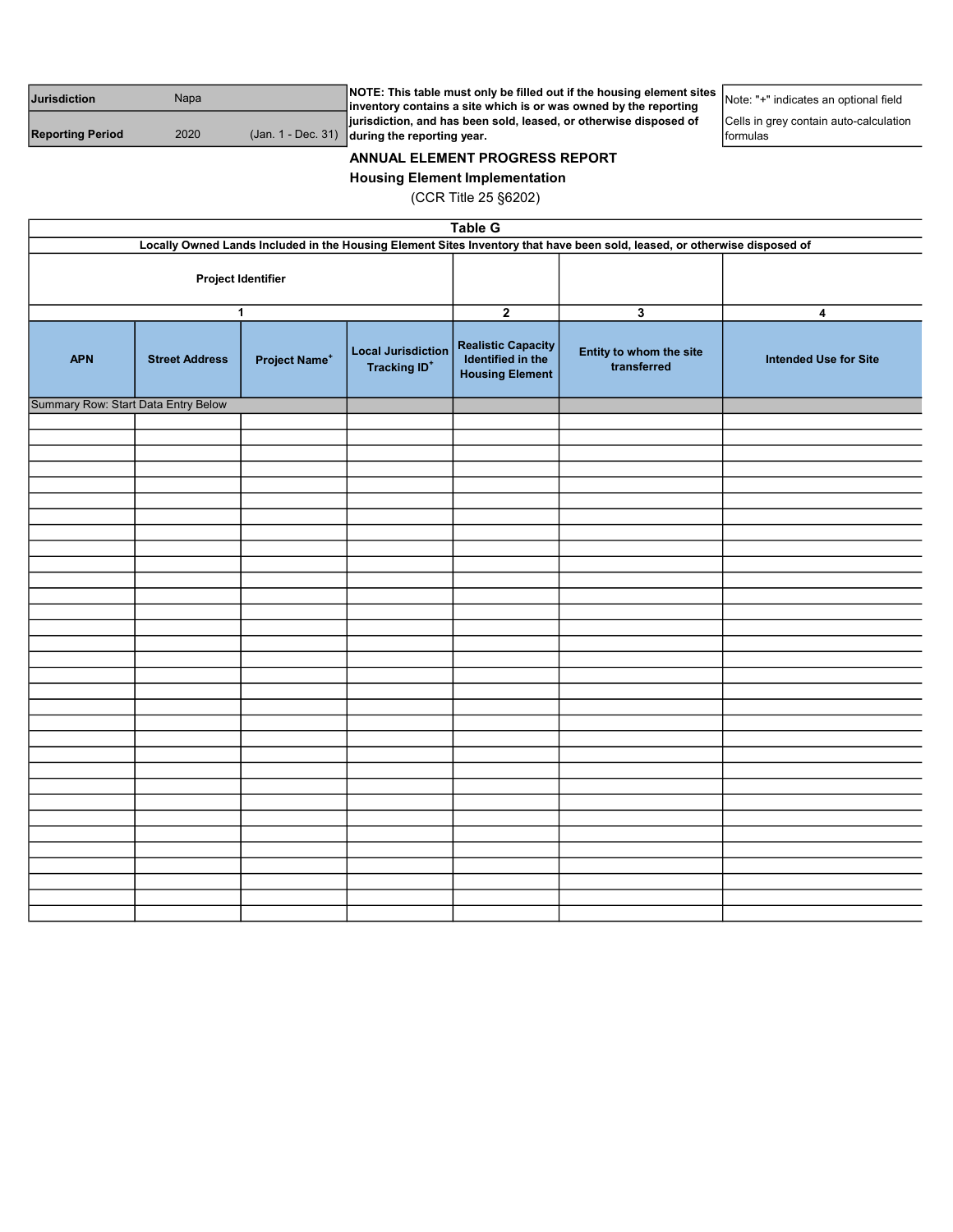| <b>Jurisdiction</b>     | Napa                          |  | Note: "+" indicates<br>an optional field               |
|-------------------------|-------------------------------|--|--------------------------------------------------------|
| <b>Reporting Period</b> | (Jan. 1 - Dec.<br>2020<br>31) |  | Cells in grey<br>contain auto-<br>calculation formulas |

Housing Element Implementation

| Table H                             |                                    |                         |                                  |                               |                           |                |
|-------------------------------------|------------------------------------|-------------------------|----------------------------------|-------------------------------|---------------------------|----------------|
| <b>Locally Owned Surplus Sites</b>  |                                    |                         |                                  |                               |                           |                |
|                                     | <b>Parcel Identifier</b>           | Designation             | <b>Size</b>                      | <b>Notes</b>                  |                           |                |
| $\mathbf{1}$                        | $\mathbf 2$                        | $\overline{\mathbf{3}}$ | $\overline{\mathbf{4}}$          | 5                             | 6                         | $\overline{7}$ |
| <b>APN</b>                          | <b>Street Address/Intersection</b> | <b>Existing Use</b>     | <b>Number of</b><br><b>Units</b> | <b>Surplus</b><br>Designation | Parcel Size (in<br>acres) | <b>Notes</b>   |
| Summary Row: Start Data Entry Below |                                    |                         |                                  |                               |                           |                |
|                                     |                                    |                         |                                  |                               |                           |                |
|                                     |                                    |                         |                                  |                               |                           |                |
|                                     |                                    |                         |                                  |                               |                           |                |
|                                     |                                    |                         |                                  |                               |                           |                |
|                                     |                                    |                         |                                  |                               |                           |                |
|                                     |                                    |                         |                                  |                               |                           |                |
|                                     |                                    |                         |                                  |                               |                           |                |
|                                     |                                    |                         |                                  |                               |                           |                |
|                                     |                                    |                         |                                  |                               |                           |                |
|                                     |                                    |                         |                                  |                               |                           |                |
|                                     |                                    |                         |                                  |                               |                           |                |
|                                     |                                    |                         |                                  |                               |                           |                |
|                                     |                                    |                         |                                  |                               |                           |                |
|                                     |                                    |                         |                                  |                               |                           |                |
|                                     |                                    |                         |                                  |                               |                           |                |
|                                     |                                    |                         |                                  |                               |                           |                |
|                                     |                                    |                         |                                  |                               |                           |                |
|                                     |                                    |                         |                                  |                               |                           |                |
|                                     |                                    |                         |                                  |                               |                           |                |
|                                     |                                    |                         |                                  |                               |                           |                |
|                                     |                                    |                         |                                  |                               |                           |                |
|                                     |                                    |                         |                                  |                               |                           |                |
|                                     |                                    |                         |                                  |                               |                           |                |
|                                     |                                    |                         |                                  |                               |                           |                |
|                                     |                                    |                         |                                  |                               |                           |                |
|                                     |                                    |                         |                                  |                               |                           |                |
|                                     |                                    |                         |                                  |                               |                           |                |
|                                     |                                    |                         |                                  |                               |                           |                |
|                                     |                                    |                         |                                  |                               |                           |                |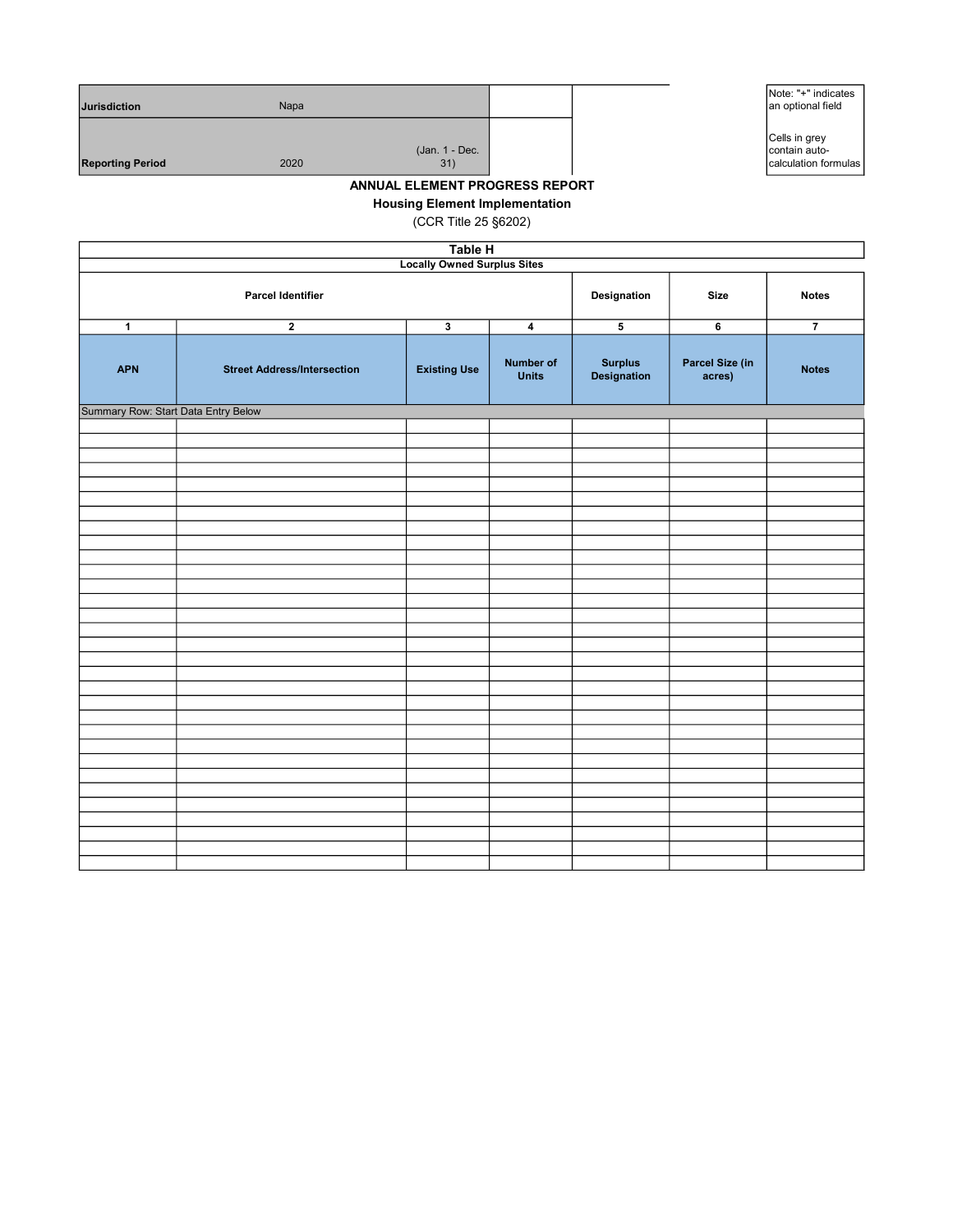| <b>Jurisdiction</b>   | Napa |                    |
|-----------------------|------|--------------------|
| <b>Reporting Year</b> | 2020 | (Jan. 1 - Dec. 31) |

| <b>Building Permits Issued by Affordability Summary</b> |                     |     |  |  |
|---------------------------------------------------------|---------------------|-----|--|--|
| <b>Income Level</b>                                     | <b>Current Year</b> |     |  |  |
| Very Low                                                | Deed Restricted     | 30  |  |  |
|                                                         | Non-Deed Restricted | 0   |  |  |
| Low                                                     | Deed Restricted     | 27  |  |  |
|                                                         | Non-Deed Restricted | 18  |  |  |
| Moderate                                                | Deed Restricted     | 0   |  |  |
|                                                         | Non-Deed Restricted | 20  |  |  |
| Above Moderate                                          |                     | 44  |  |  |
| <b>Total Units</b>                                      |                     | 139 |  |  |

Note: Units serving extremely low-income households are included in the very lowincome permitted units totals

| <b>Housing Applications Summary</b>                    |     |
|--------------------------------------------------------|-----|
| Total Housing Applications Submitted:                  | 12  |
| Number of Proposed Units in All Applications Received: | 351 |
| Total Housing Units Approved:                          | 339 |
| Total Housing Units Disapproved:                       |     |

| Use of SB 35 Streamlining Provisions             |  |
|--------------------------------------------------|--|
| Number of Applications for Streamlining          |  |
| Number of Streamlining Applications Approved     |  |
| Total Developments Approved with Streamlining    |  |
| <b>Total Units Constructed with Streamlining</b> |  |

| Units Constructed - SB 35 Streamlining Permits                     |  |  |  |  |  |  |  |  |
|--------------------------------------------------------------------|--|--|--|--|--|--|--|--|
| <b>Ownership</b><br><b>Rental</b><br><b>Total</b><br><b>Income</b> |  |  |  |  |  |  |  |  |
| <b>Very Low</b>                                                    |  |  |  |  |  |  |  |  |
| Low                                                                |  |  |  |  |  |  |  |  |
| Moderate                                                           |  |  |  |  |  |  |  |  |
| Above Moderate                                                     |  |  |  |  |  |  |  |  |
| Total                                                              |  |  |  |  |  |  |  |  |

Cells in grey contain auto-calculation formulas